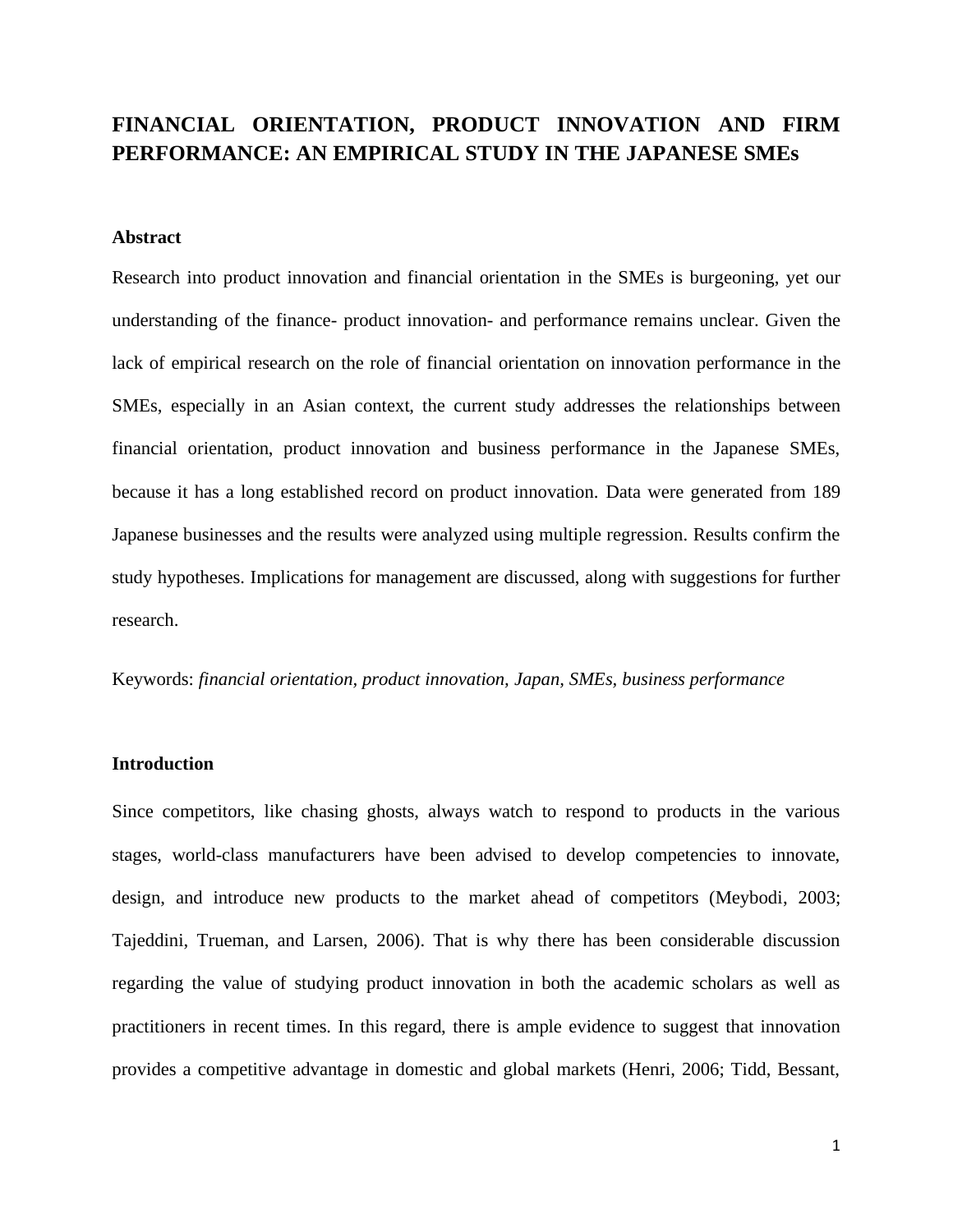and Pavitt, 1999) and plays role for the long-term survival of organizations (Ancona and Caldwell, 1987; Cook, 1998). While process innovation provides the means for safeguarding, saving costs and improving quality, product innovation provides the most obvious means for generating revenues (Johne, 1999). Tidd and Bessant (2010) argue that most organizations either simply does not formally manage the innovation process, or manage it in an ad hoc way. The primary reason is that innovation is a risky and costly complex process and success in innovation requires organic structure, different tangible (e.g., equipment, capital) and intangible orientation (e.g., knowledge, technology, management support, finance) and capabilities. In addition, Iyer and coworkers (2006) argue that "the stress on innovation and new product development is moderated by sobering statistics regarding new product failures that raise concerns about the true value of firms' new product efforts" (p.373).

The benefits of product and process innovation as well as financial orientation are apparent. What is not as clear is how managers should decide on which innovations to implement (Victorino, Verma, Plaschka and Dev, 2005) from the point of cost effect. The rationale is some innovations may merely raise the cost of doing business without a significant economic benefit or providing a competitive edge; hence it is no wonder why many financiers see innovation as a high-risk venture (Hall, 1989). This is because, from the traditional finance paradigm, managers primarily strive for wealth maximization and this preference determines the strategic decision making within organizations (Poutziouris, 2003). Abundant evidence indicates that the failure rate of new products in various stages is rather high and considerable. For example, Cooper (1982) reports a failure rate of (41%) for fully developed new industrial products introduced into the market; i.e., for those that successfully passed the development process. Similarly Stevens and Burley (2003) note the failure rate of new products is somewhere between (40%) and (75%).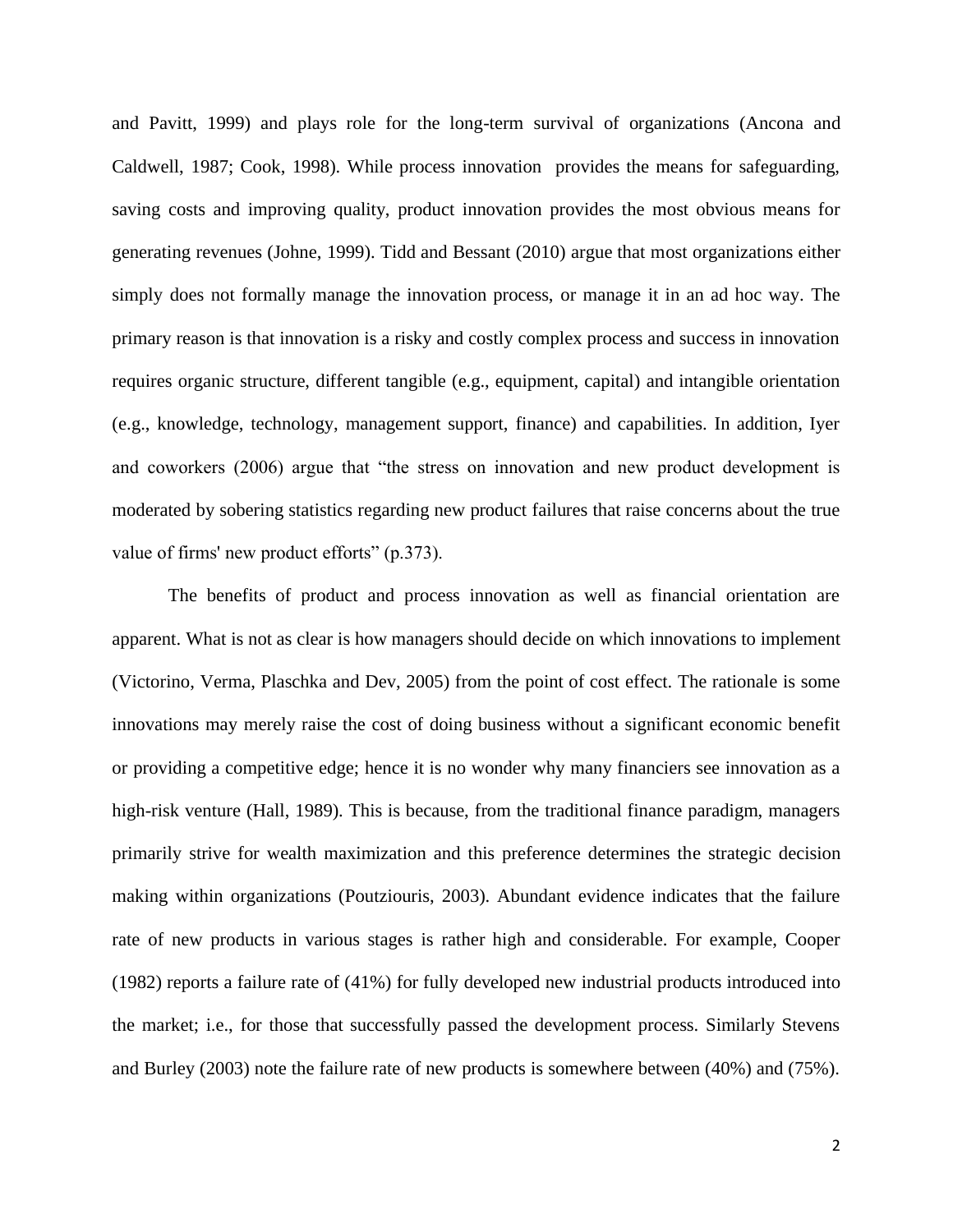Iyer et al. (2006) report that American Demographics estimated that 85% of 17,000 new products introduced in the U.S. in 1993 was failed. They also refer to the report published in Information Orientation, Inc. in 1995 showing that (70–80%) of new product introductions fail, with each failure resulting in a net loss of up to \$25 million. Recently, Susterova, Lavin, and Riives (2012) noted that complicated design of product for manufacturing, the expenses of the product development process which exceed the limits and budget forecast create the potential high risk. As partners in a firm that specializes in product launches, Schneider and Hall (2011) in a report published in Harvard Business School, state that they have regularly been informed from entrepreneurs and brand managers seeking help with their "revolutionary" products. They further reported that about 75% of consumer packaged goods and retail products fail to earn even \$7.5 million during their first year. Similarly, Birley and Niktari (1995) find that the majority of failures are due to under capitalization, short-term liquidity problems, insufficient working capital, insufficient start-up capital and poor financial management. In a similar vein, Tidd, Bessant and Pavitt (1997) state that accessing finance for SMEs can be barriers to survival, growth and innovation. This may explain why some SMEs use short-term bank overdrafts to fund their innovation strategies.

Although the value of SME's contribution to economies is well acknowledged (cf. Ghobadian and Gallear, 1996; Gilbert, 2007), much of the research into product innovation has focused on the activities of large corporations (Gudmundson, Tower, and Hartman, 2003), yet SMEs contribute more significantly too many country's economic landscape than do large companies (Gilbert, 2007). Statistics on business enterprise published by SMEA (2014) are compelling, detailing that in Japan 99.7% of all enterprises are SMEs, 74% of employment and more than 50% of value added in 2012, also need to play a more prominent role in innovation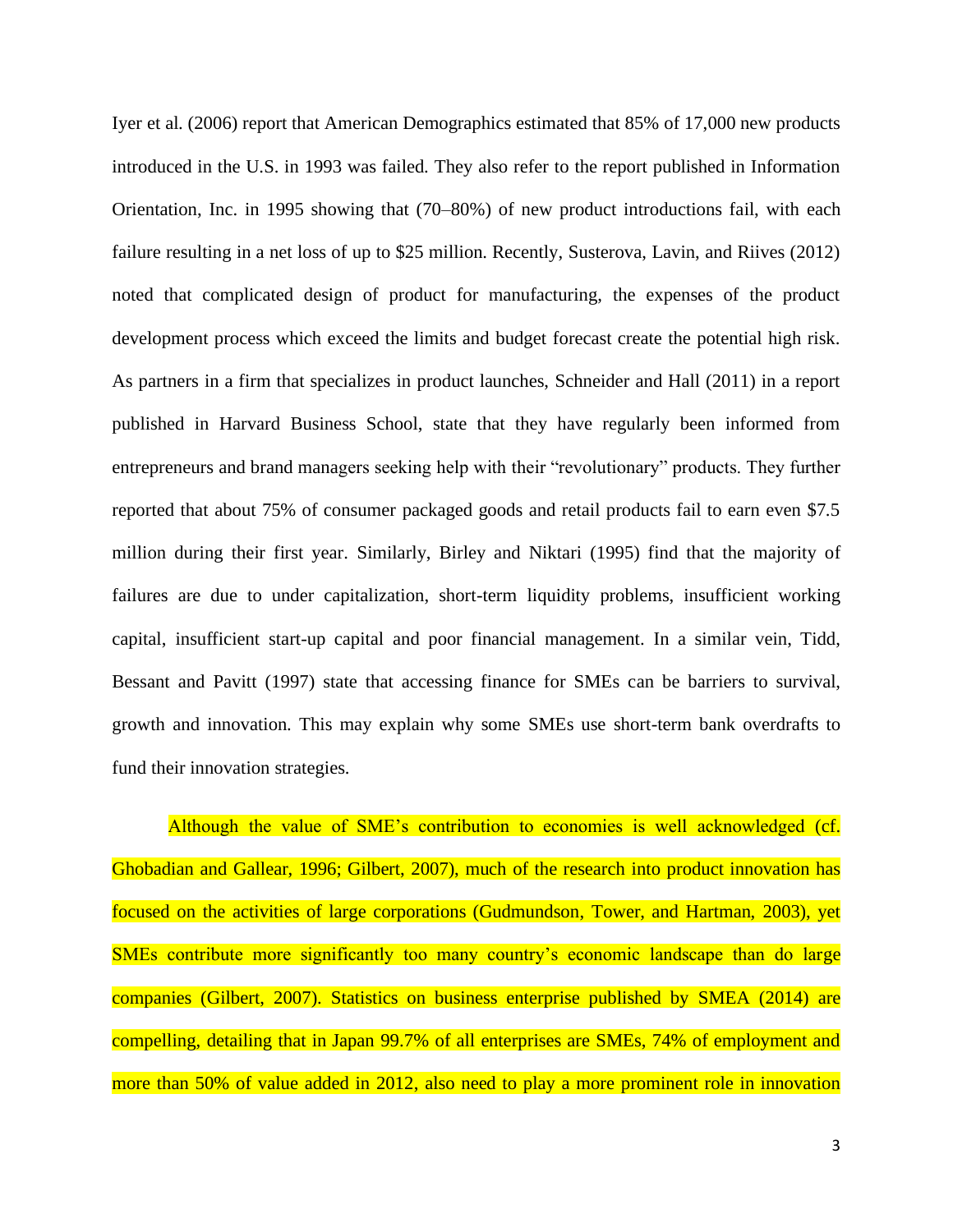(OECD, 2015). Although the government of Japan provides about 10% of financing for SMEs, and its share rises to 20% including guarantees, which are much higher than in other OECD countries, they have long suffered from low productivity, weak profitability and high leverage (OECD, 2015). Despite the fact that SMEs receive substantial government financial support, there is little evidence that it improves SME performance (Ono and Uesugi. 2014).

Given the high costs associated with new product development, firms are required to optimize their orientation constantly in general and financial support in particular to exploit the innovator's efforts in developing the products and markets to be able to stay in the competition and be innovative. These firms usually take the strategy of being "first to the market" approach (Smith 2006, Tajeddini and Mueller, 2012). However, the growing literature on innovation is largely silent on the issue of financial orientation, and the large and established literature on financial orientation is a less well articulated aspect of new product development and has certainly received less attention in the marketing and strategy literature (cf. Tajeddini, 2015). Since financial return is the dialogue required to access funds from the financial purse strings that are crucial for the implementation of marketing programs (McAlister, Srinivasan and Kim, 2007), marketing executives are urged to "speak in the language of finance" with their finance colleagues and senior management (Srivastava and Reibstein, 2005).

Valuing new product development is rapidly proving to be a primary source of long term competitive advantage and performance (cf. Pfeffer, 1998). Yet, the emphasis from the investment and financial resources is still on short-term profit driven performance. Moreover, despite the various plausible arguments for the potential conflict between financial orientation and product innovation, and their subsequent effect on financial business performance, few empirical studies, if any, have examined the relationship between these two strategic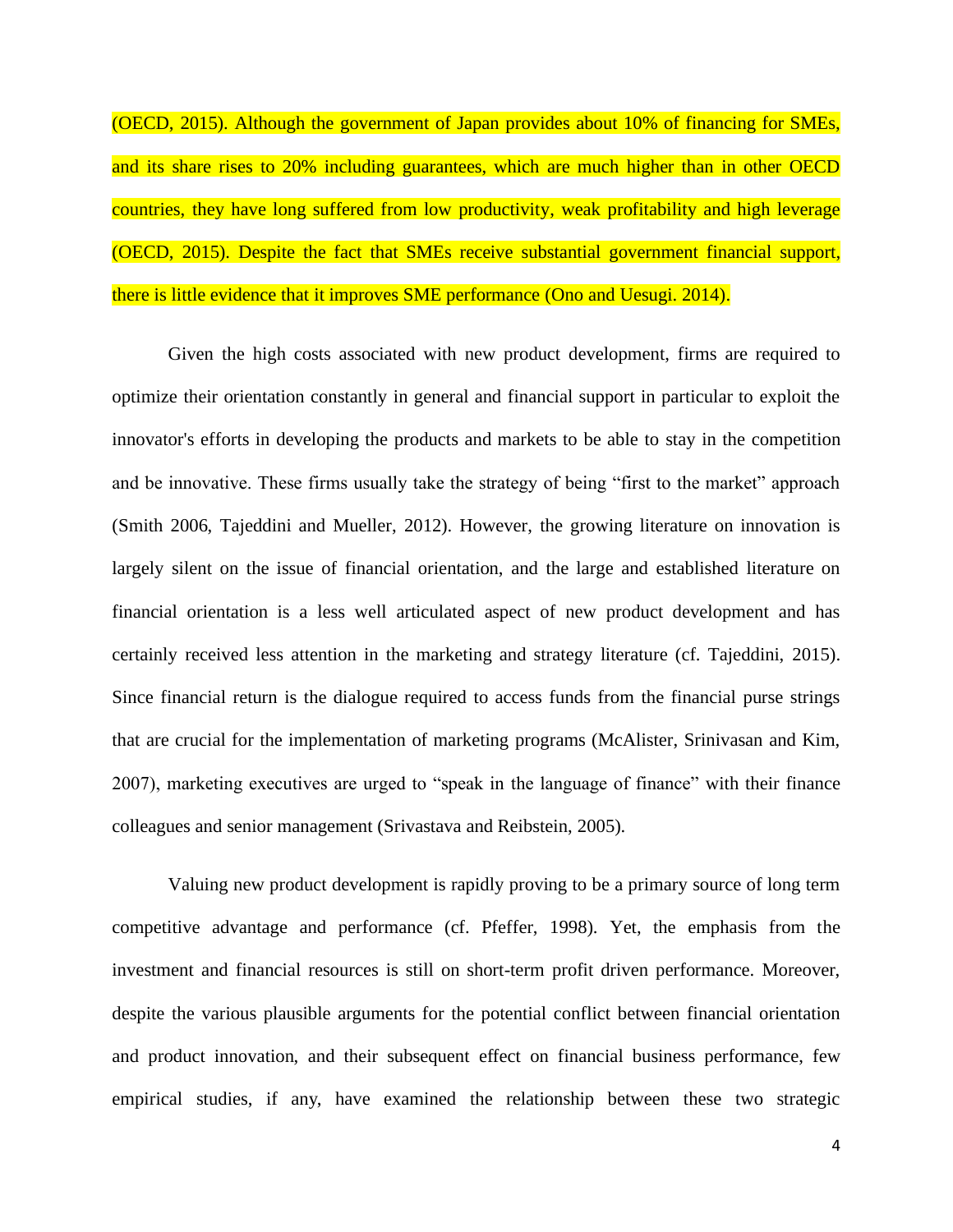orientations. Given the importance of SMEs to Japan's economy (and for that matter most other country's economies), combined with the lack of understanding regarding factors that contribute to product innovation, we examine the effect of financial orientation on product innovation and in turn, the impact of product innovation on business performance as perceived by owners and managers of SMEs in Japan. Moreover, little is known about how key financial drivers of product innovation operate under varying conditions in the firm's external environment. Using a sample of small and medium industrial-based firms, the results extend our understanding of the critical issues that impact upon production innovation and provide firm owners and managers with valuable knowledge that will assist their firms in becoming more effective in meeting the ever increasing demands of dynamic business environments. To address this issue, we investigate the role of environmental characteristics in moderating the relationship among. Based on different conceptual frameworks from the research literature, we formulate specific hypotheses concerning the relationships among these constructs. The methodology used to test these hypotheses is further described and then the preliminary results are presented. The study concludes with a discussion on our findings and research limitations, and implications of these results for future research.

# **Theoretical framework**

Figure1 provides the conceptual model which will be tested in this study. In this conceptualization, product innovation is the central mechanism by which firms improve business performance. The logic of the proposed model is that innovation requires a manager's positive proclivity to invest in appropriate orientation and capabilities (e.g., technology) as well as innovations in order to benefit of long term products, processes, and business strategy. Innovation studies show that the constant financial support affects innovation (Khan, 1990;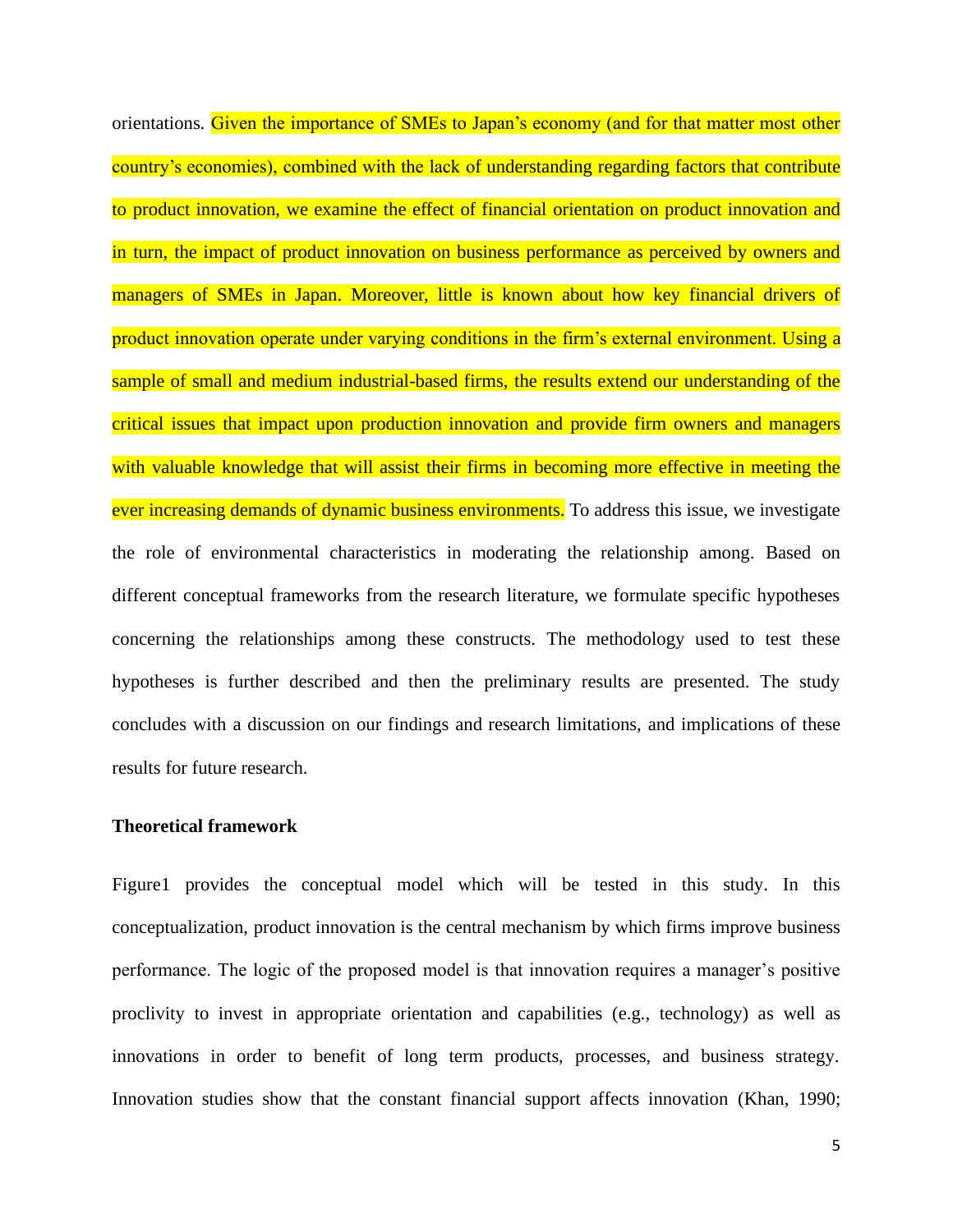Souitaris, 2002). Therefore, this research examines the effect of financial orientation as a salient driver toward product innovation. The conceptual framework illustrates the empirical links between financial innovation orientation, and product innovation and ultimately their effects on business performance. However, the failure to analyze moderators like environmental dynamism could explain the non-conclusive relationships between financial innovation orientation, product innovation and business performance. Each phase of the relationships in Figure 1 will be discussed and investigated. The findings can contribute to the knowledge of strategic and marketing managers to better understand how to manage and optimize their financial orientation with a view to increasing the level of innovation and business performance among small and medium firms.

#### **Background and literature**

# *Financial orientation*

A financial orientation simply implies a value priority for *achieving profit*, *increasing sales*, and/or *minimizing costs* since these are three basic variables of interest (Beatty, 1988). For example, it can be argued that the primary focus of so many firms is the operation of the firm so as to minimize costs. Thus, we witness that the introduction of so many new products and much heightened interest in innovation management, the recession has forced firms to focus on simple cost management. In normative management, the basic values and attitudes of financial orientation are monetary performance and pay off thinking. In this regard, the corporate goals are liquidity; profit; return on investment, financial independence. In strategic management, however, the basic storages in financial orientation are investment and disinvestment strategies portfolio management (Fritz, 1996). A basic thrust of financial orientated strategy is to focus on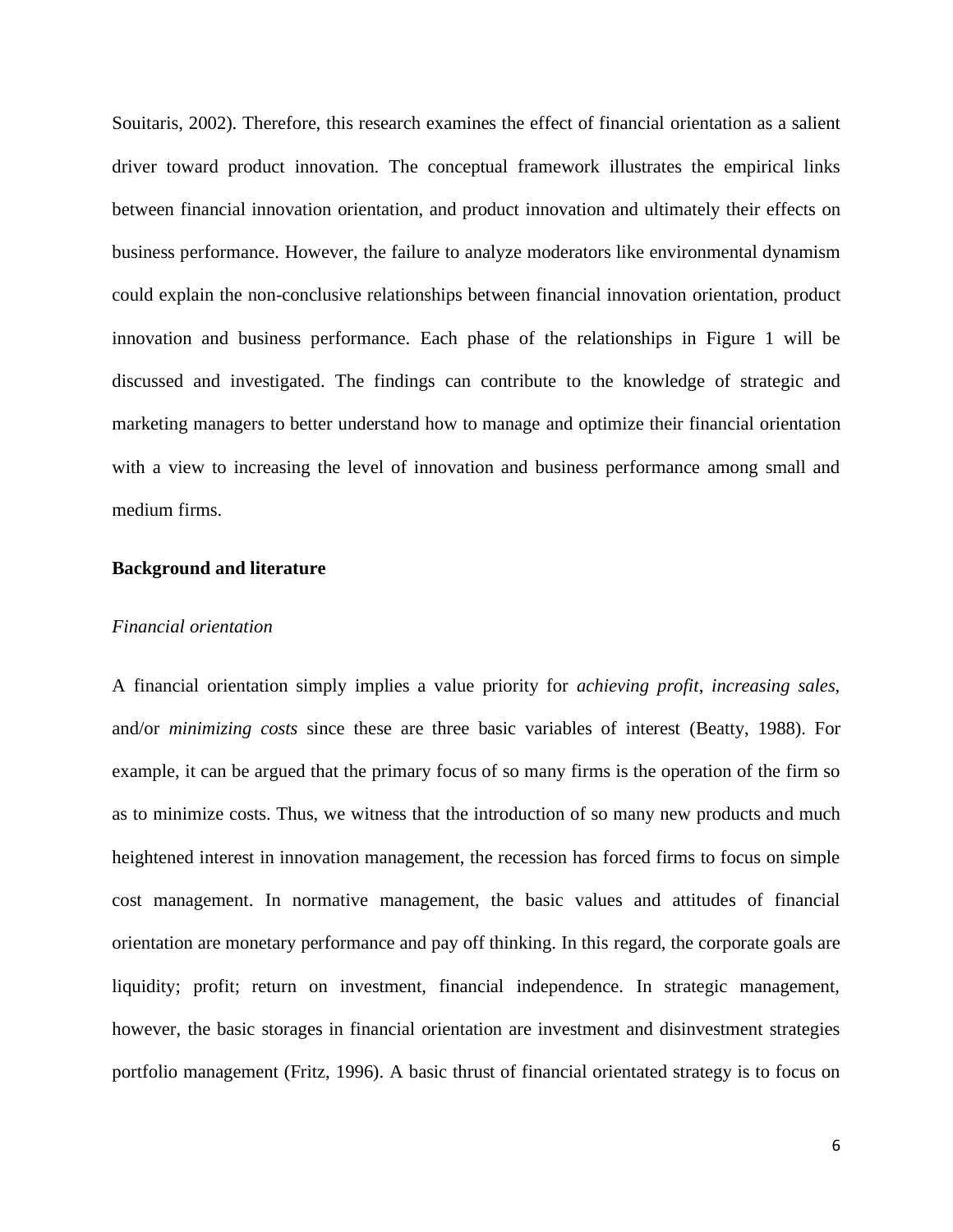financial ratios and other measures (Masterson and Pickton, 2004) to reduce the cost and to provide an adequate return on the stockholders' equity (Beatty, 1988). Thus, firms are "seeking ways to minimize overhead costs, to eliminate intermediate production steps, to reduce transaction and other 'friction' costs, and to optimize business processes across functional and organizational boundaries" (Treacy and Wiersma, 1993, p. 85).

Fritz (1996) notes financial orientation seems closely related to production and cost orientation, thus resulting in one common leadership dimension. However, it may affect different organizations face special problems in the formulation of their performance. For example, Rust, Moorman, and Dickson (2002) find that an attentional emphasis on external constituents, such as customers (which they refer to as "*revenue emphasis*"), leads to superior performance. However, attentional emphasis on efficiency considerations of internal operations (which they refer to as "*cost emphasis*") is associated with less favorable performance. Also, Peters and Waterman (1982) suggest that poorer performing companies seem to live by the numbers (sales, profits, or costs). But increasingly firms are recognizing the benefits of moving away from short-term, narrow objectives towards a more strategic, integrated and holistic management approach (Welford and Gouldson, 1993).

#### *Innovation and product innovation*

Innovation is defined as "the development and use of new ideas or behaviors in organizations" Damanpour and Wischnevsky (2006:271). A new idea can be a new product, service or method of production (technical innovation), operation, or a new market, organizational structure or administrative system (administrative or organizational innovation) (Damanpour and Wischnevsky (2006). Luggen, Birkenmeier and Broadbeck (2005) argue that innovations are the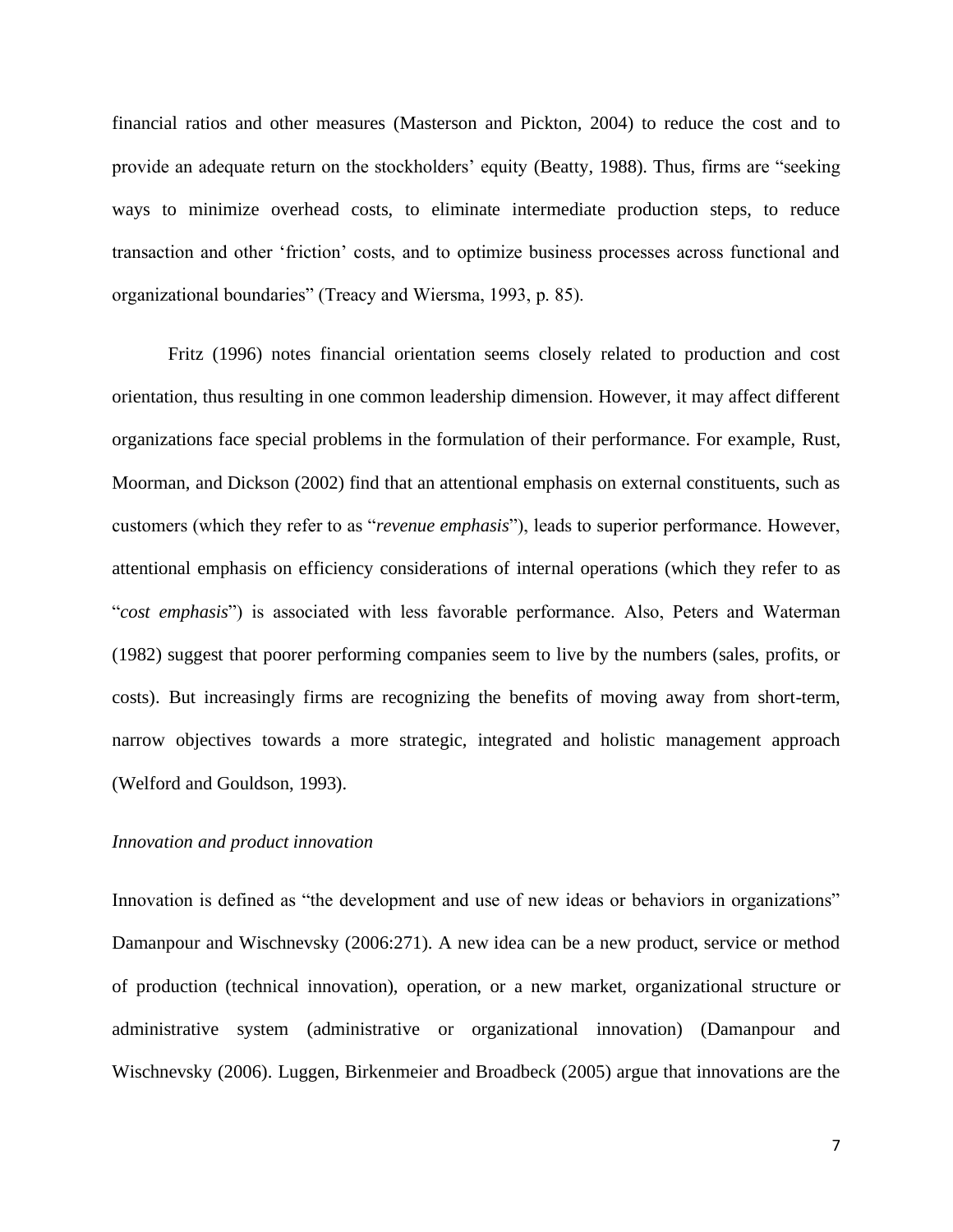results of innovation competence (prerequisite) and their realization in an innovation process (value generator). In this regard, innovation competence is aimed to reduce existing barriers and to increase the innovation potential of the enterprise (Luggen et al., 2005).But for innovation to occur, the ideas and insights as well as the collaboration of experts and managers from different functional areas is needed to trigger innovation and new product development (Miller, 1988). The main reason is that there the search for innovations does not start with the generation of good ideas but with a systematic identification of the innovation potential (Luggen et al., 2005).

The adoption of innovation is intended to contribute to the organization's effectiveness and competitiveness so that it can change and adapt to new conditions in its external environment (Damanpour and Wischnevsky, 2006, p.272). In the long run, those that learn to continuously adapt to change have a competitive advantage. Change occurs when organizations evolve from old behaviors and methods of operations to new ones (Damanpour and Wischnevsky, 2006). At the organizational level, this shift from the current state to future state can be a consequence of adopting an innovation (Damanpour and Wischnevsky, 2006). Innovations can be classified in a number of ways; however, one of the most common is from the perspective of product and process innovations (Bruton and White, 2011). Product innovation refers to the whole process of generating ideas or the creation of something entirely new that is reflected in changes in the end product or service offered by the organization (Prajogo and Ahmed, 2006) bringing to the market to solve the customer's problem that benefits both the customer and the sponsoring company. It involves multiple activities such as product conceptualization, design and development, production and marketing. We might distinguish a product innovation from a process innovation, whereas the former considers as the result of an activity (i.e., the organization's new product offerings; for example, introduction of new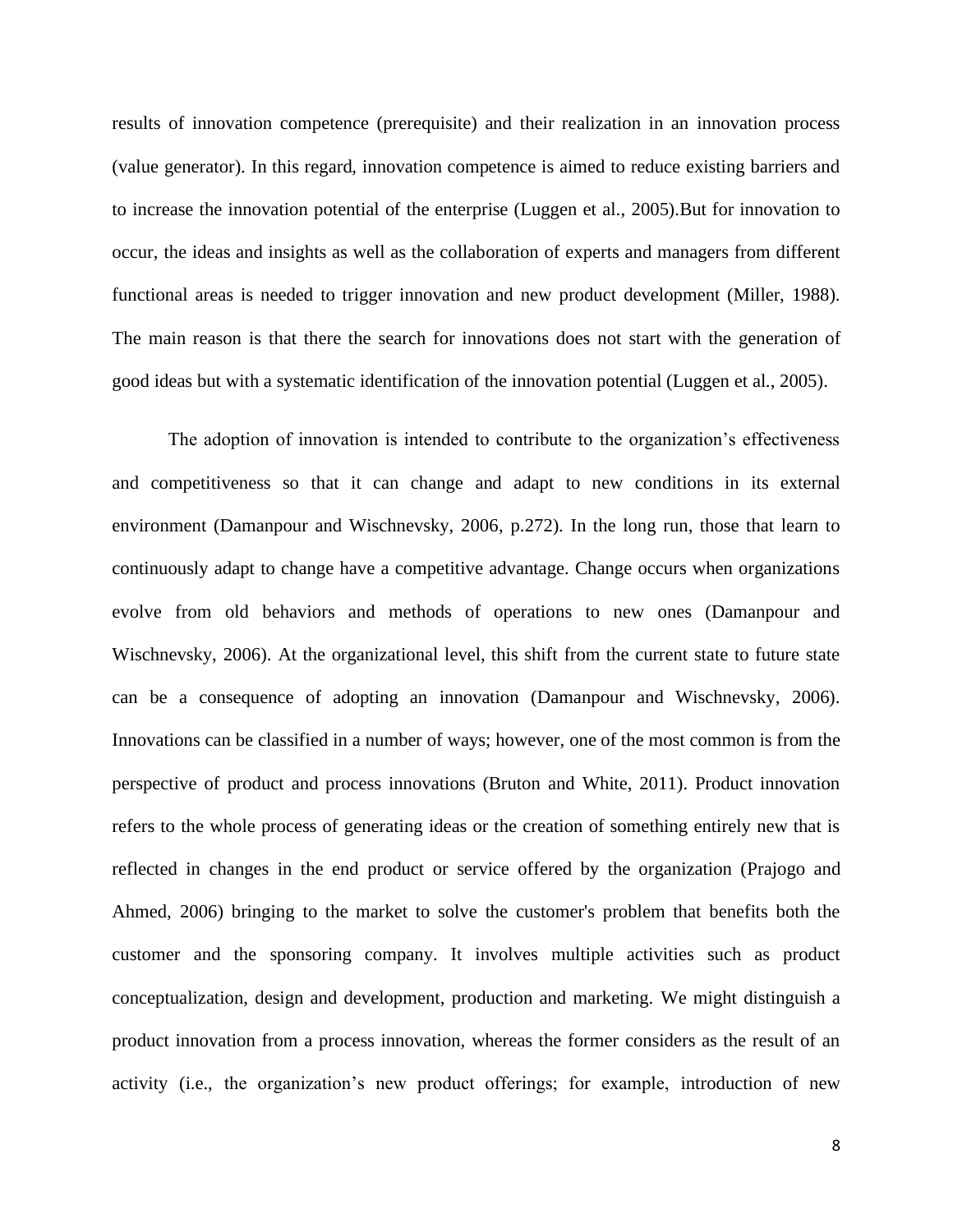machinery operating in new ways), the latter concerns as a change in the activity itself (i.e., changes to organizational operations and production; for example, new ways of organizing the process) (Knight, 1967; Prajogo and Ahmed, 2006; Rowley, Baregheh, and Sambrook, 2011; Zhuang, Williamson and Carter, 1999).

# *Financial orientation and product innovation*

In almost all industries, any innovation attempt faces a combination of temporal, technical and market uncertainty and in fact when an organization attempt to be innovative and produce new products, it will not necessary end up to a desirable and successful result. It is obviously necessary and healthy to emphasize different financial aspects (i.e., a value priority for achieving profit, increasing sales, and/or minimizing costs), since these are the basic variables of a firm's mission. However, in some companies, one or more of these financial aspects seem to dominate and override all other important values (i.e., profit over people) (Beatty, 1988). More specifically this orientation strategy may have an impact on innovation strategies in particular due to deficiencies arising from their limited orientation and range of technological competencies (for example see Tidd, Bessant, and Pavitt, 1997). For instance, although Sorescu and Spanjol (2008) argue that many executives hold an unwavering belief in innovation as a strategic imperative, counting on innovation to spur growth and yield positive financial returns, profitable innovation remains an elusive goal. Interestingly, they further exemplify chief executive officers (CEOs), such as Sun Microsystems' Jonathan Schwartz (2006) who recognizes innovation as "*the key to survival*," but they are still wondering how to get innovation to pay off. Similarly Hall (1989) suggested that the reluctance in funding innovation was due to the high risk and inability of financiers to determine the technological validity or project viability of innovation. For example,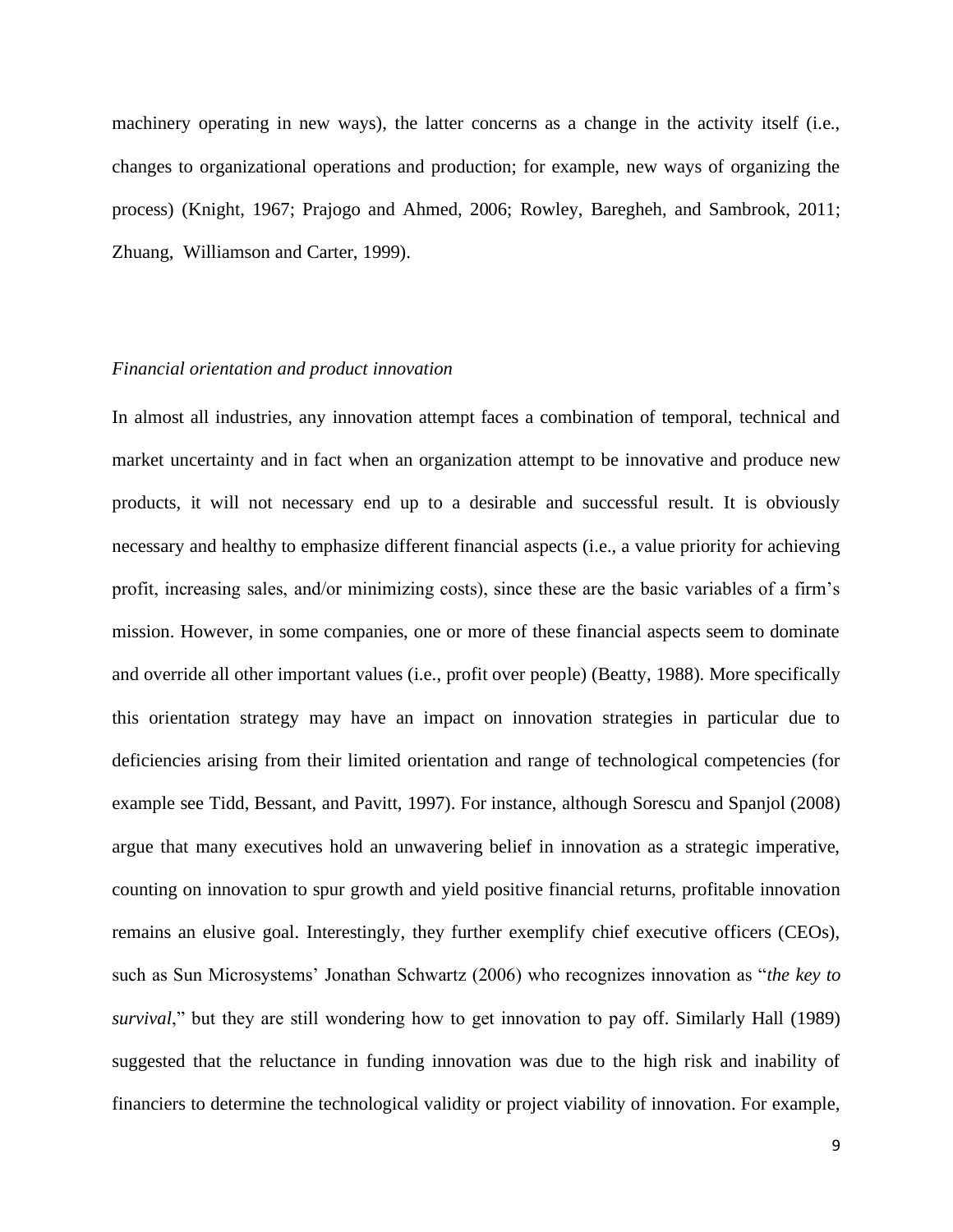a Boston Consulting Group (2005) study concurs; whereas 74% of 940 executives surveyed expected to spend more on innovation in 2005 than in previous years, more than half the respondents were dissatisfied with the returns on their investments.

In contrast, Freel (2000) found that, although finance might be an issue in regard to innovation success, it was unlikely to be pivotal. For example, executives who have chosen to focus on quantity find themselves lamenting their decision: "There's actually an innovation glut, the real shortage is profits" (Schrage, 2000, p. 225). Larsen and Lewis (2006) categorized financial factors as barriers to innovation. Miller and Friesen (1982) argue that most major innovations are too costly to be undertaken by organizations that are short of financial capital. They found that financial orientation, along with structural, technocratic orientation, were a determinant of innovation. The main reason is that prompting any new product introduction often requires organizational orientation such as abundant material, capital equipment, human orientation, much expenditure for R&D, test-marketing and changes in production facilities (Miller and Friesen, 1982). Rosenberg (1990) argues that strong R&D spending capabilities play a direct role in creating the internal knowledge needed for product innovation. Therefore, we might envisage product innovation is driven by financial orientation. Thus,

# **H1:** *Financial orientation have a positive, direct impact on product innovation.*

# *Product innovation and business performance*

The impact of innovation on business performance has been amply debated in the literature. As oppose to numerous of researchers (e.g., Ahmed, 1998; Damanpour and Schneiderw, 2006; Tajeddini and Trueman, 2008) who suggest innovation strategy to improve business performance, some scholars posit that the benefits of an imitation strategy can prevent high risk and uncertainty; improve and develop the existing products through the available information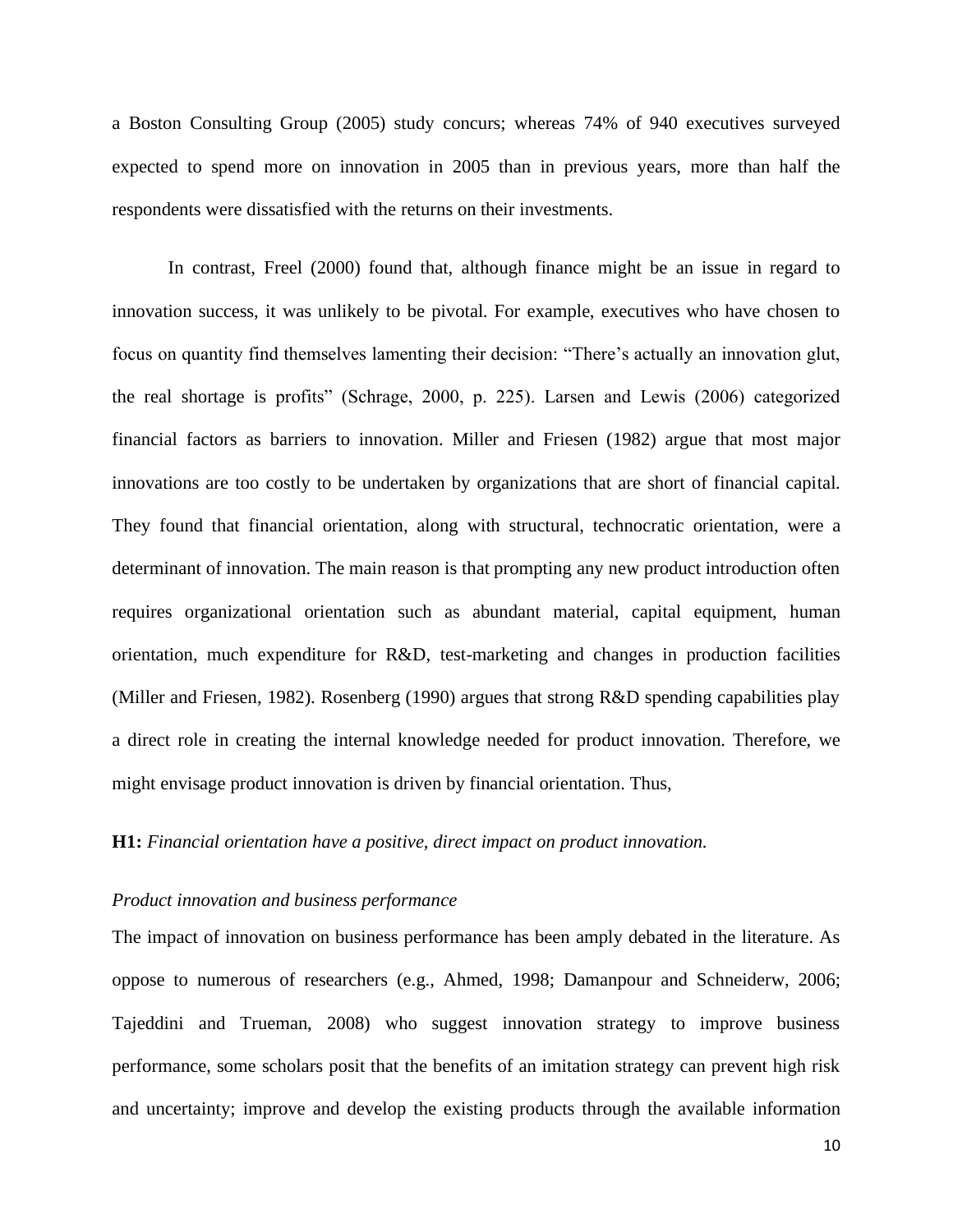and manage cutting costs and boosting growth simultaneously (Berndt, Bui, Reiley and Urban, 1995; Golder and Tellis, 1993; Schnaars, 1994; Zhang and Markman, 1998). In this regard, Golder and Tellis (1993) defined "failure" as the end of sales in the category under the brand name with which it entered and found that the average market share of pioneers was (10%) whereas the failure rate was (47%). In comparison between pioneers and late market entrants, Golder and Tellis (1993) found that late market entrants enjoy low failure rates (8%) and large average market shares (28%). Prior studies also show that late entrants may overtake pioneers in various markets. Among many examples in which pioneers could eclipse by late movers, scholars have pointed out high-tech industries such as watch, personal computer, cameras, electric dynamo, wine cooler, and video cassette recorder (VCR), equipment and game markets as well a slow-tech categories such as food processors, ballpoint pens, and light beer (Jovanovic, 2008; Schnaars, 1994; Shankar, Carpenter, and Krishnamurthi, 1998; Zhou, 2006). For instance, while the Swiss manufacturers were first to develop an electronic watch in the post-World War II period and convinced of the superiority of their high quality mechanical watches, they lost a large share of their market to Japanese and other Asian competitors in the 1970s (Assink, 2006; Tajeddini and Mueller, 2012; Sloane, 2006). According to this view, firms are required to optimize their orientation constantly in general and financial support in particular to exploit the innovator's efforts in developing the products and markets to be able to stay in the competition and be innovative.

Shankar, Carpenter, and Krishnamurthi (1998) conducted an archival research on 13 brands from two categories of ethical drugs in the U.S. market during the 1970s and 1980s that were characterized by innovative late entries. They found that creative innovative late movers would outsell pioneers not by "*beating them at their own game*" but by "*affecting the diffusion*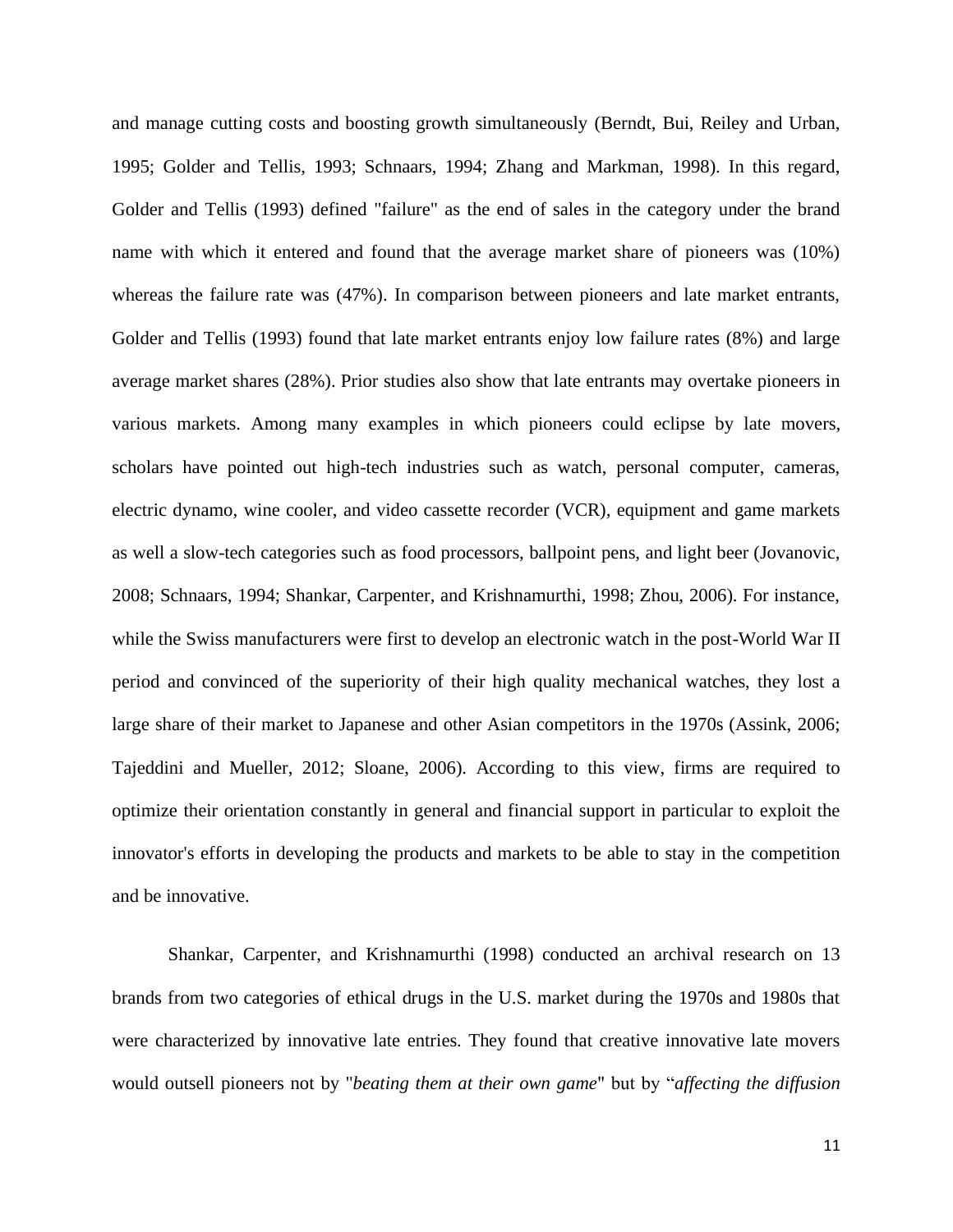*and marketing spending effectiveness of pioneers*" (p. 67). They further found that innovative late entrants grew faster than pioneers, slowed the growth pioneers, and reduced the effectiveness of pioneers' marketing efforts and, consequently, overtake the pioneer (Shankar et al., 1998).

In contrast, most scholars (e.g., Cardinal, 2001; Cobbenhagen, 2000; Damanpour and Schneiderw, 2006) argue that intensified competitive pressure, increased global competition, technology fusion, technological change in global environments, shortening product life cycles (fast product-cycle times) at an immense rate, product commoditization, continuous customer demand for quality products and price reduction indicate innovations as essential activities for the long-term survival of organizations. Thus, there is no wonder why academic scholars and practitioners commonly agree that innovation create more opportunities for differentiation and results to gain a competitive advantage in order to survive and grow (Deshpandé and Farley, 1999; Damanpour and Schneiderw, 2006; Gatignon and Xuereb, 1997; Han, Kim and Srivastava, 1998;Kleinschmidt and Cooper, 1991; Tajeddini and Trueman, 2008).

Prior studies have identified a range of benefits for those organizations that have exploited innovation strategies with distinctive knowledge and capabilities to differentiated products enhanced business performance (Capon, Farley, Lehmann, and Hulbert, 1992; Deshpandé, Farley, and Webster, 1993; Damanpour and Evan, 1984; Han *et al*., 1998), providing more value to customers (Gatignon and Xuereb, 1997; Kleinschmidt and Cooper, 1991) and enjoying greater performance through different indicators such as higher net income growth, profitability, return on asset, market share (e.g., Han *et al.,* 1998; Narver and Slater, 1990).

In a comprehensive study, Doyle, Saunders and Wong (1992) examined competition in global markets using a case study of American and Japanese competition in the British market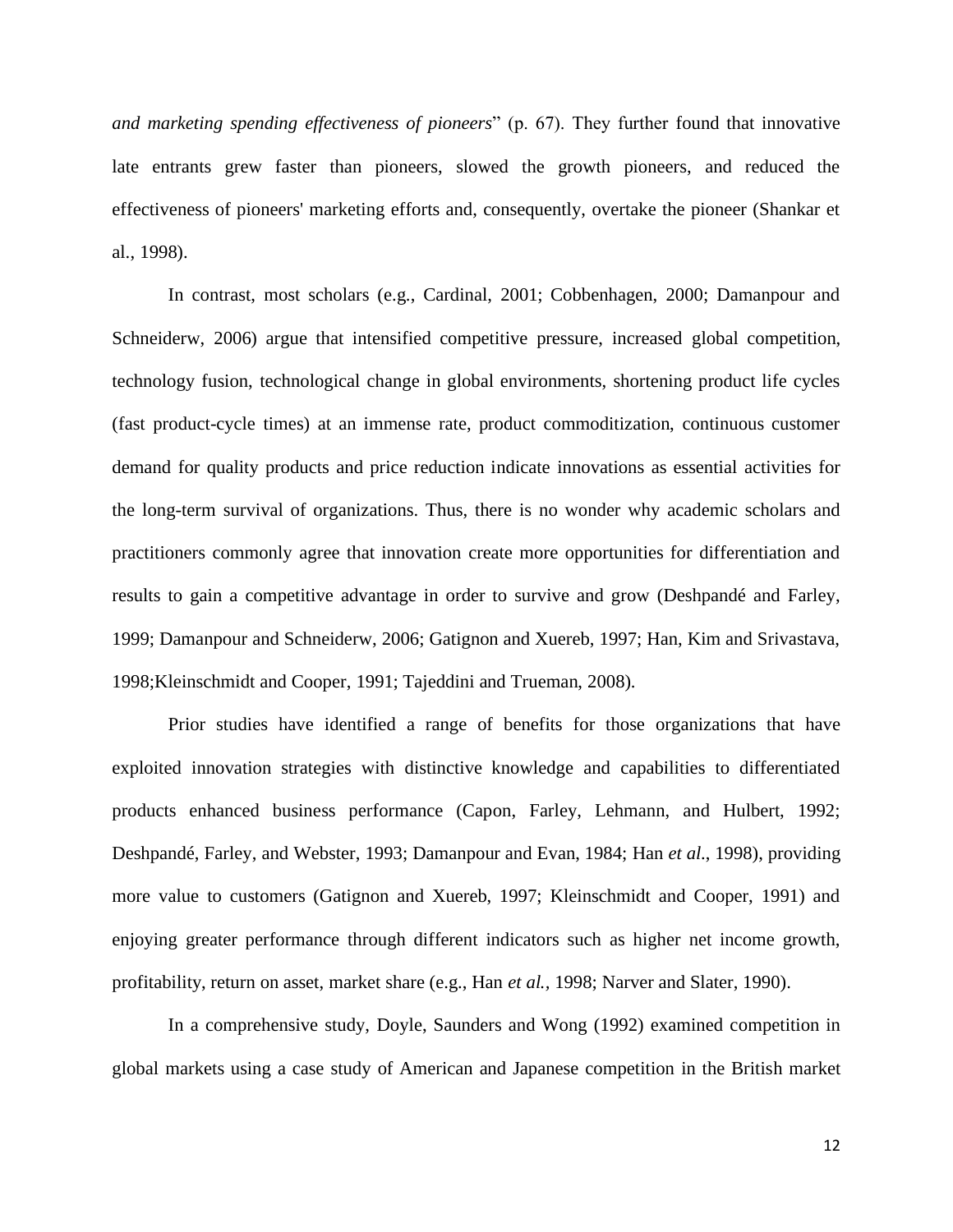and found that Japanese firms were significantly stronger than the Americans and the local British companies. Further, their research shows Japanese companies had competitive superiority in terms of product innovation. Doyle et al. (1992) argue that the American and British companies have so frequently lost ground to their Japanese competitors due to the superiority of Japanese product innovation. Similarly, in another comparison with the US, the Japanese were found to be superior in some industries, where adaption to particular types of technologicallyoriented innovation for new products is required (Mansfield, 1989). Edgett, Shipley and Forbes (1992) found that the Japanese firms perceived themselves superior to the British firms in terms of radical product innovations.

Moreover, while a large number of innovation strategy scholars have developed theoretical models and embedded concepts to understand processes of product innovation, the possibility of applying them in the context of SMEs is in question (see for example Dolfsma, 2004; Tajeddini, 2011; Sundbo, 1997). Although Calantone, Harmancioglu and Droge (2010) argue that innovation developed with an internal focus may not explain performance outcomes, and Calantone, Chan and Cui (2006) found no relationship between innovativeness and profitability, Tajeddini, Trueman and Larsen (2006) found positive and significant effect of innovativeness upon market share, new product sales to total sales and ROI. More recently, in a comprehensive study in hotel industry, Tajeddini (2010) found that innovativeness had a significant and positive impact upon profit goal achievement, sales goal achievement, and ROI achievement. Previous studies (Langerak and Hultink, 2006;Nakata, Im, Park, and Ha, 2006) indicate that there is a positive effect of innovation (new product development and new service deployment) on performance. This implies the following hypothesis:

**H2**: *Product innovation has a positive, direct impact on organizational performance.*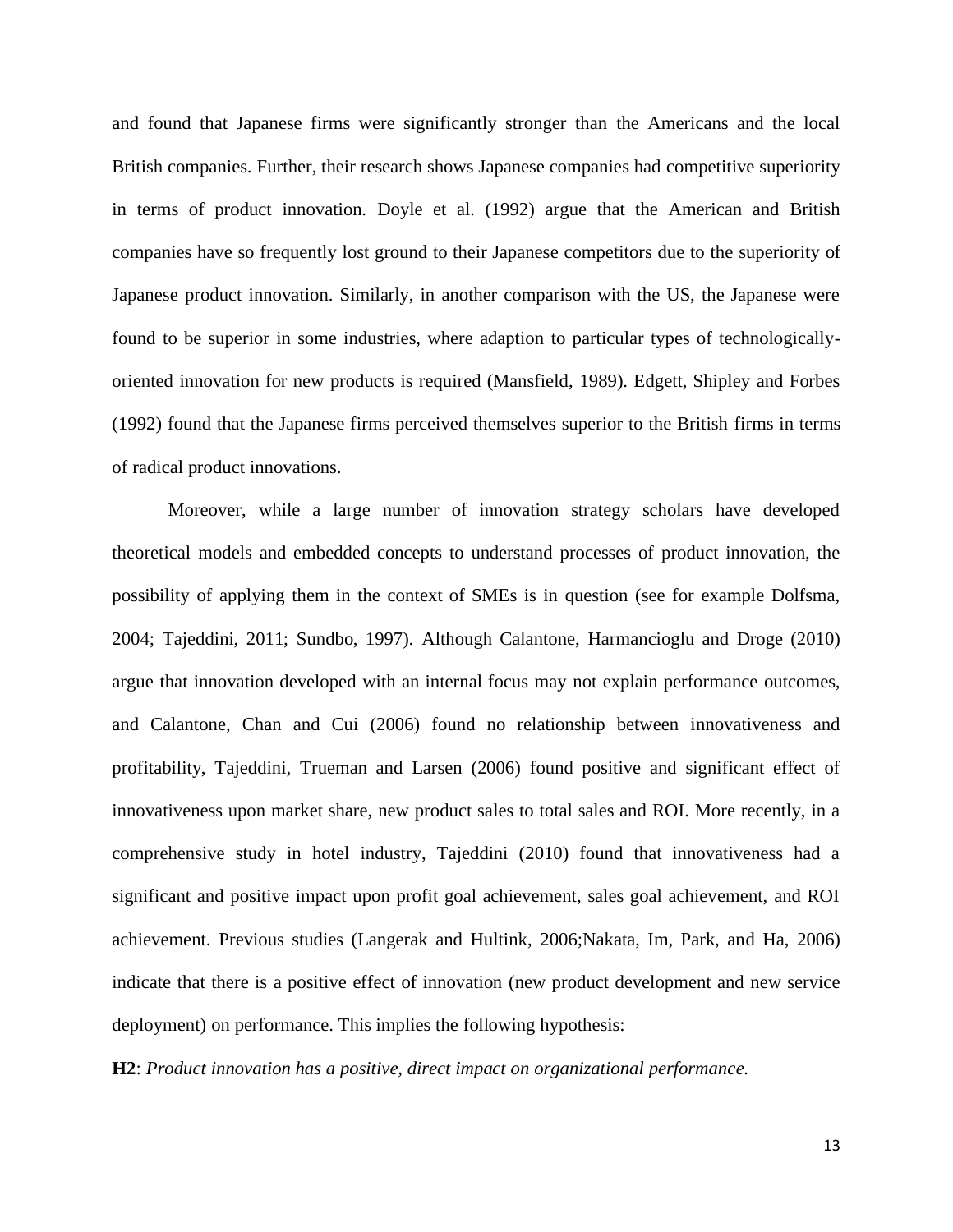# *Environmental dynamism*: *moderating effect*

Contingency theories of management (Burns and Stalker, 1961; Fiedler, 1964; Miller, 1988; Scott, 1981) suggest that previous management theories had failed because they assumed that there might be a universal way of organizing and leading all organizations regardless taking into account of contingent factors. In contrast, from a strategic behavioral perspective, contingency theories assert that the optimal organization or leadership style is contingent upon an alignment with the internal and external environmental factors (Gounaris, Avlonitis and Papastathopoulou, 2004).

Although conventional wisdom suggests that financial orientation may enhance innovation, it is important to note that these effects, when they occur, do so against a backdrop of controlling external environmental variables. Among these variables, the speed of environmental change, inconsistent pattern and unpredictability of the environment known as *environmental dynamism* (Dess and Beard, 1984) is considered to be an important component of in the analysis of strategic management and organizational theory. This can be influenced by competitive forces such as how the rate of technological change is diffused in each industry (Mia and Clarke, 1999; Simerly and Li, 2002). For example, shifts in firm's technological capabilities, changes in customer preferences, and/or new competitors may lead to high dynamism in the environment (Boyd, Dess and Raheed, 1993). Highly dynamic environments are more likely to induce firms to be first to introduce their new products or services than less dynamic environments, while establishing a solid market position that cannot be taken by later entrants. In conjunction with previous studies (Aldrich, 2000; Dess and Beard, 1984; Miller, 2007), Barona and Tang (2011) state that "highly dynamic environments are unpredictable and filled with rapid and dramatic change; as such, they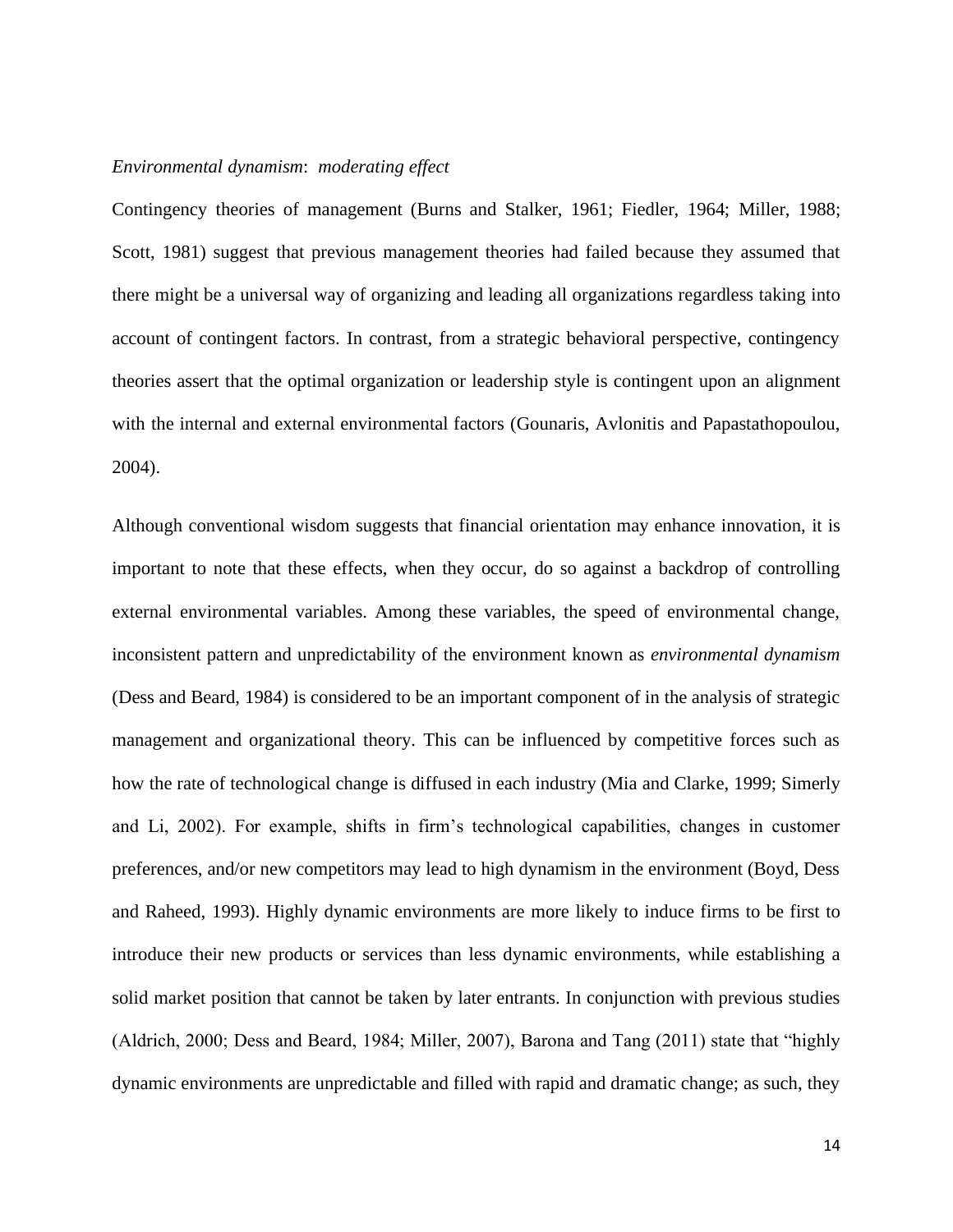often involve high levels of uncertainty and risk" (p.53). Such conditions have been found to raise inflexibility and decision strangulation (Davis and Lawrence, 1978).Burns and Stalker (1961) suggest that organizations with organic structures, or loosely coupled networks of workers, are better adapted to dynamic environments. In a dynamic environment, managers of private enterprises, as oppose to state owned enterprises, tend to avoid making proactive and risk-taking decisions (Tan, 2002). On the basis of this reasoning, we argue that the link between financial orientation and product innovation will be stronger in environments that generate high levels of dynamism than ones that generate lower levels of dynamism or activation. This suggests that financial orientation enhances product innovation primarily when it is accompanied by high levels of dynamism. Thus, we propose the following hypothesis.

# **H3:** *Environmental dynamism moderates the relationship between financial orientation and product innovation, such that this relationship is stronger in highly dynamic than in more stable environments.*

On the one hand, global proliferation of technology, the reorganization of international economic boundaries and the ongoing emergence of new players in world markets (Achrol, 1991), and on the other hand, the heterogeneity in consumer choice behavior created environments characterized by high levels of market and technological dynamism for many firms (Atuahene-Gima and Ko, 2001). Such environments call for speed (Fine, 2000), flexibility (Nonaka, Krogh, and Aben, 2001), and innovation (Tajeddini and Trueman, 2008) to adjusting and adapting to changes in technology, markets and competition. From a strategic behavioral perspective, the successful management of an organization depends on, or is contingent to, the environment in which it performs; every decision, which managers undertake in order to achieve the organizational goals, is influenced by the specific environment(Fiedler, 1964).Existing evidence suggests that financial orientation enhance product innovation (e.g., Artz, Norman, Hatfield, and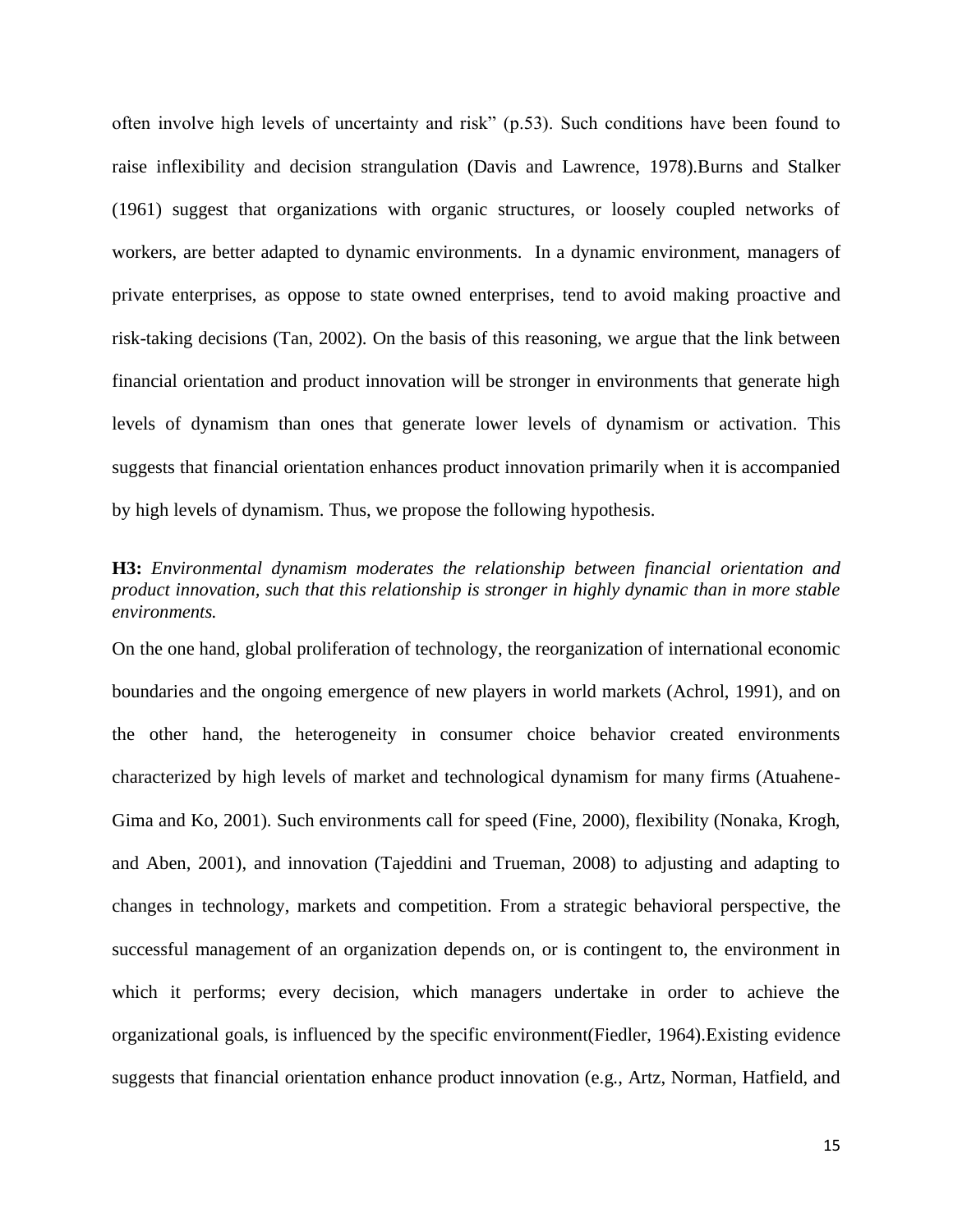Cardinal, 2010) and that product innovation, in turn, plays a crucial role in developing competitive advantage and contributes to a firm's organizational performance (Akamavi, 2005; Lages, Abrantes and Lages, 2008).In dynamic environments, as opposed to stable environments, successful firms must support for innovation by producing an effective regular stream of innovations to survive long and achieve rapid growth (Ahmed, 1998;Davila et al. (2006); Drucker, 1985; Robbins and Coulter, 1999; Kanter, 1983; Porter, 1980). In other words, in a competitively dynamic environment, firms are required to support for innovation from idea generation to market launch. Therefore, we suggest that the link between product innovation and performance may be moderated by dynamic environment. Thus,

# **H4:** *Environmental dynamism moderates the relationship between product innovation and organizational performance, such that this relationship is stronger in highly dynamic than in more stable environments.*

Furthermore, in this research we propose a moderated-mediation model of the role of financial orientation and organizational performance. Figure 1 proposes that among significant influential factors, financial support facilitates firm product innovation, in turn, improves firm-level performance. In addition, the model also suggests that both of these links are moderated by environmental dynamism, being stronger in highly dynamic than stable environments. Because previous research suggests that financial product innovation plays a crucial role in developing competitive advantage and contributes to a firm's organizational performance (e.g. profitability and expansion) (e.g., Akamavi, 2005), the model focuses only on the financial orientation influence of product innovation. However, this no way implies that that the other factors are less important; rather, it merely reflects the fact that existing evidence concerning the effects of financial orientation do not provide a strong and consistent empirical foundation on which to base theoretical predictions.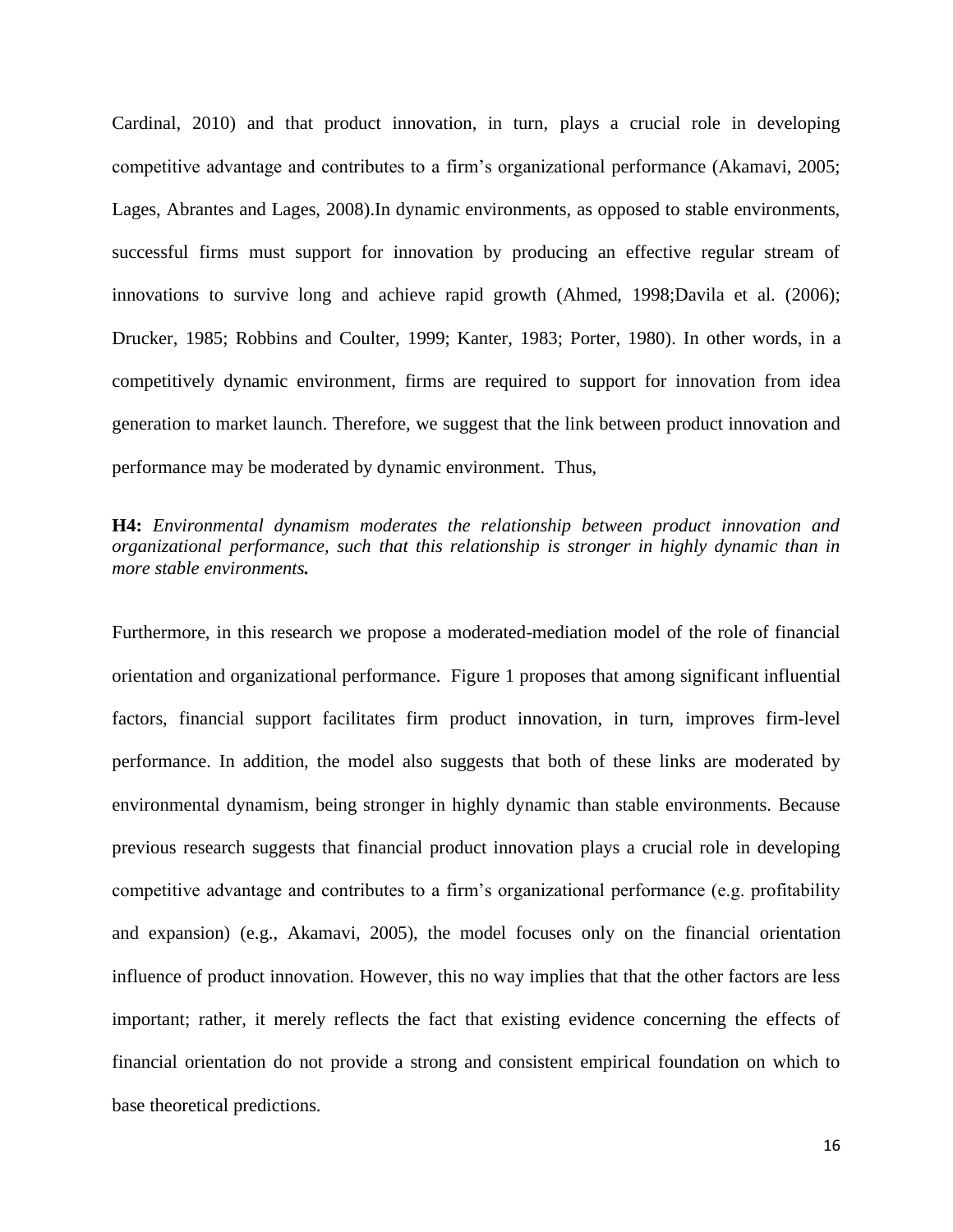#### **Research method**

#### *Research context and data collection*

As Japan continues its shift over to maintain their competitive advantage, Japanese firms have been exposed to the notions of the different forces in a very highly complex and dynamic economy and rapid market change, so they must not only exploit their existing orientation and capabilities but also develop and improve new ones to survive against their counterparts. A questionnaire was first developed in English and then was translated into the Japanese language. Back translation was done to ensure accuracy of the original scales (conceptual equivalence) in the Japanese context by following the guidelines suggested in the literature (Sekaran, 1983; Steenkamp and Baumgartner, 1998). We discussed any conflicts with the translators until we reached an agreement. Regardless the amount of attention paid in the process to preserve the original meaning of the constructs; it is still possible that reliability and validity of the scales may be compromised in the process. Therefore, to minimize such limitations and to certify the content and face validity of the measures, two pretests were carried out. First, we contacted the subjects personally and pre-tested the questionnaires with four Japanese academics who taught different management courses both in English and Japanese to ensure the meaningfulness of the Japanese version of the questionnaires. After some slight modifications, we carried out a second pre-test with eight business managers to make sure that the respondents did not have any difficulties with the questions. We asked these respondents not only to answer all the questionnaire items but also to provide feedback about their design and wording. We attempted to keep the true meaning of each question to Japanese participants. On the basis of their responses, we revised a few questionnaire items to enhance their clarity.

#### *Sampling*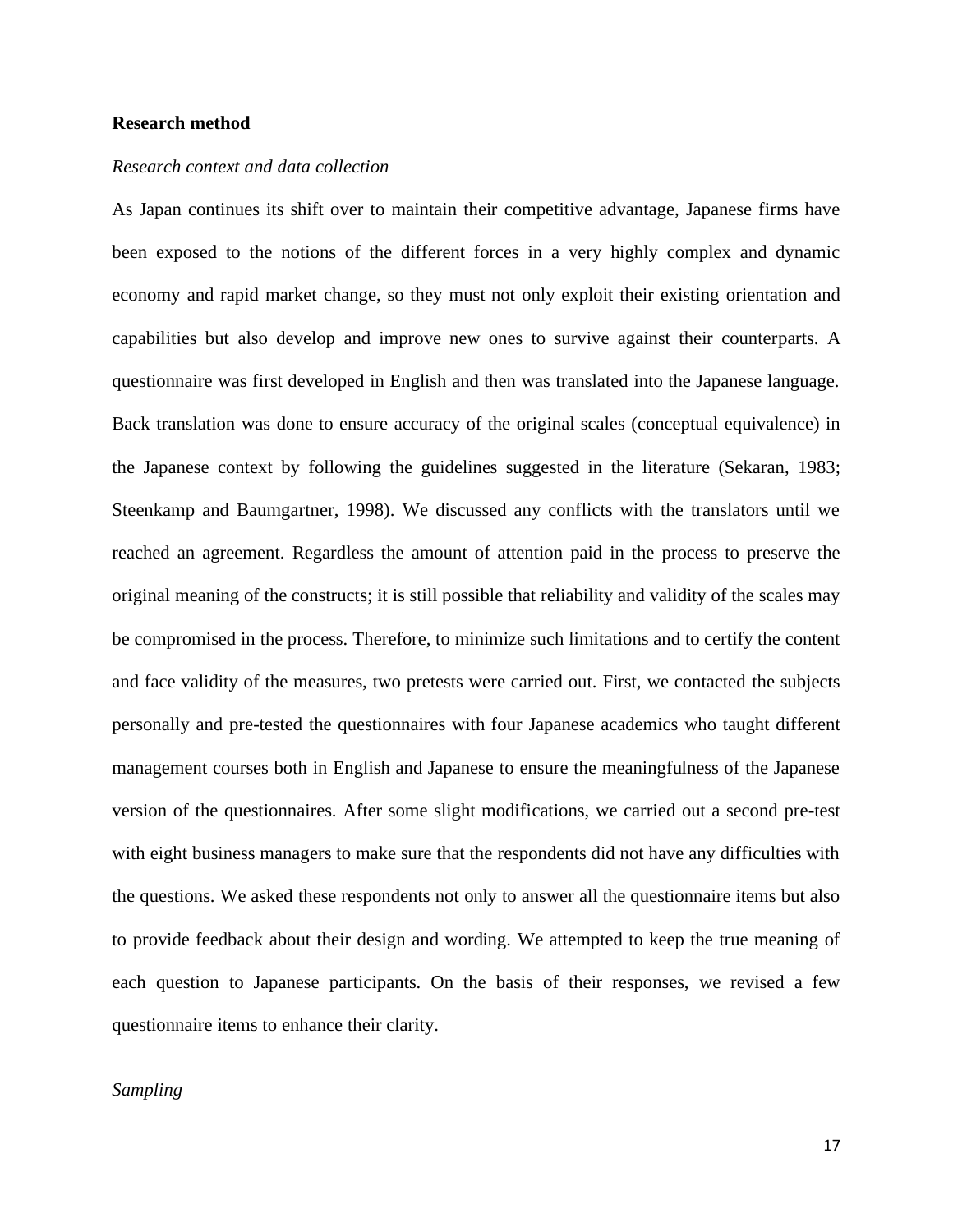The population examined in this study consisted of the senior managers of small and mediumsized Japanese companies. These managers were targeted to develop a comprehensive understanding of a broad range of culture and strategy elements (Han, Kim, and Sirvastava, 1998; Hult, Hurley, and Knight, 2004; Moorman and Miner, 1997; Tajeddini and Trueman, 2008).It has been suggested that survey research at the strategic business level is the most appropriate method to study organizational performance (Deshpandé and Webster, 1989; Hult and Ketchen, 2001) because the executives play an active role in product and process innovation and also they are the most knowledgeable about the past and present organizational practices relating to quality and innovation aspects in the organization (de Brentani and Ragot, 1996; Kohli and Jaworski, 1990). We identified managers of Japanese manufacturing and nonmanufacturing firms including various industry sectors from different corporate databases such as Japan Productivity Center for Socio-Economic Development (JPC-SED), Tokyo Stock Exchange industry codes (for example electric appliances industry), and NIKKEI Almanac in Japan. The JPC-SED plays a major role in promoting productivity in Japan's industrial society and consists of over 10,000 companies and organizations in Japan (Cao, Zhao and Nagahira, 2011). The other database used is NIKKEI Almanac of small- and medium-sized companies. A random sample of 1000 Japanese owned small and medium firms was drawn from these databases covering almost all categories located in different cities. We also reviewed different company documents and publicly available materials as supplementary sources.

To maximize responses, different strategies were used; such as making more contacts, altering the length and the form of the survey, using preaddressed postage-paid envelopes as well as the promise of feedback and confidentiality. Each of the informants received a personalized letter explaining the purpose of the study and a questionnaire by email. Two weeks later, non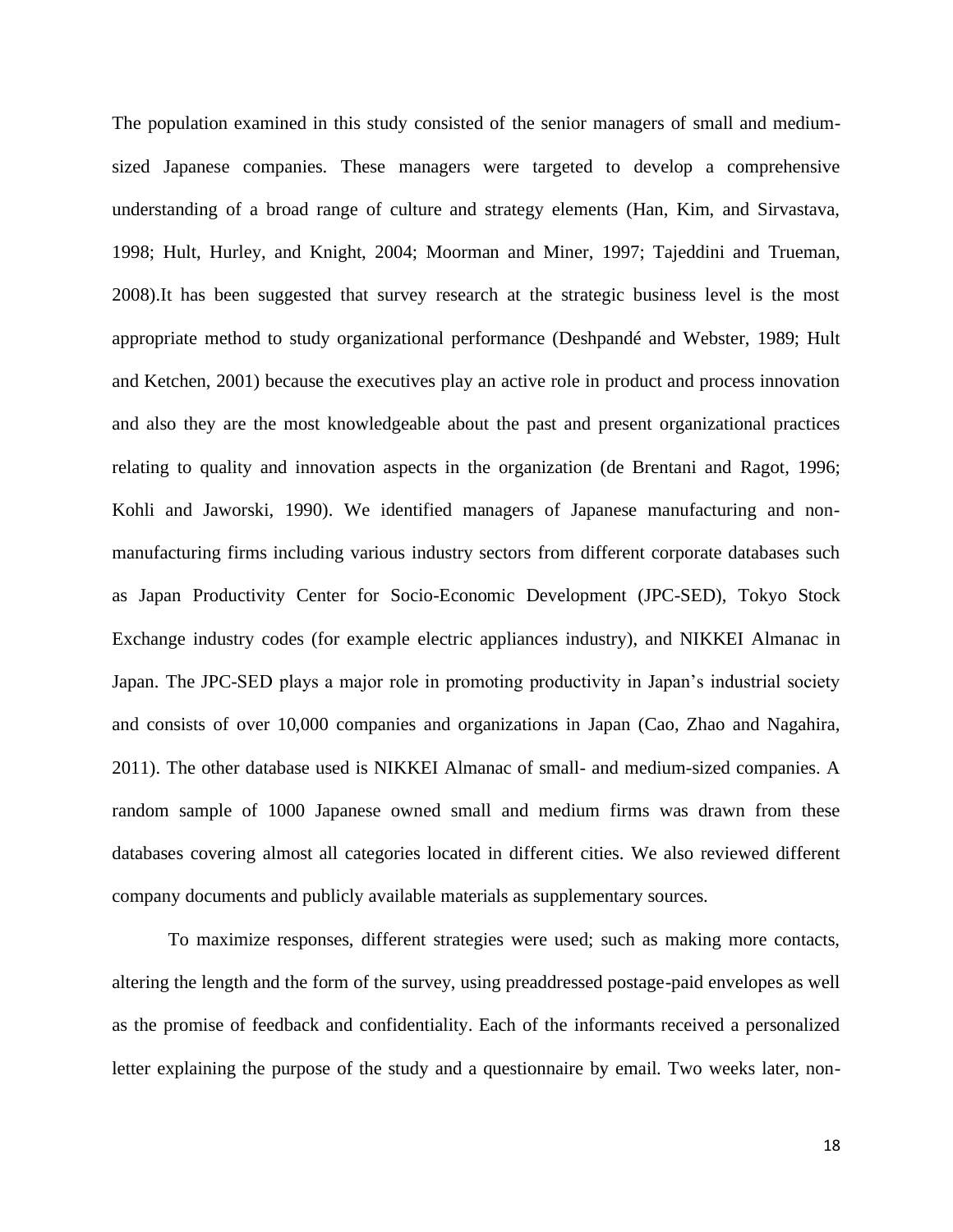respondents received a reminder email and a second questionnaire. Two hundred-six respondents returned the survey. Eight of these questionnaires were either incomplete or were answered by an uninformed source and were discarded. Nine questionnaires were returned with letters explaining their refusal to participate. They were reluctant to disclose information due to confidentiality reasons, business policy and lack of interest, time and work pressures. In this process, by discounting the number of return to sender (RTS) mails, 189 questionnaires were received and usable, showing final response rate accounted for 18.9%.

Non-response bias was tested using the method of interest hypothesis advocated by Armstrong and Overton (1977). This approach underpins the assumption that non-respondents are similar to respondents. We used correlations of responses between early respondents and late respondents based on industry sectors and organizational size (Prajogo and Ahmed, 2006). The results of the  $\lambda_2$  tests in terms of subject characteristics and the independent samples t tests in terms of major constructs showed no significant differences between these two groups with all *p* values being above 0.05, leading us to conclude that the probability of a non-response bias was minimal.

#### *Measures*

All measures were drawn from previous research and aligned with the conceptual aspects of each construct. All study measures use five-point Likert scales with anchors strongly disagree  $(=1)$ and strongly agree  $(=5)$ , unless otherwise noted. To measure financial orientation, multiple scales were used. Fritz (1999) argues that financial orientation seems closely related to production and cost orientation, thus resulting in one common leadership dimension (production and cost orientation). Thus, we adopted the scale of Fritz (1999) using the five-item scale due to its emphasis on production and cost orientation. The five item were positively correlated. We also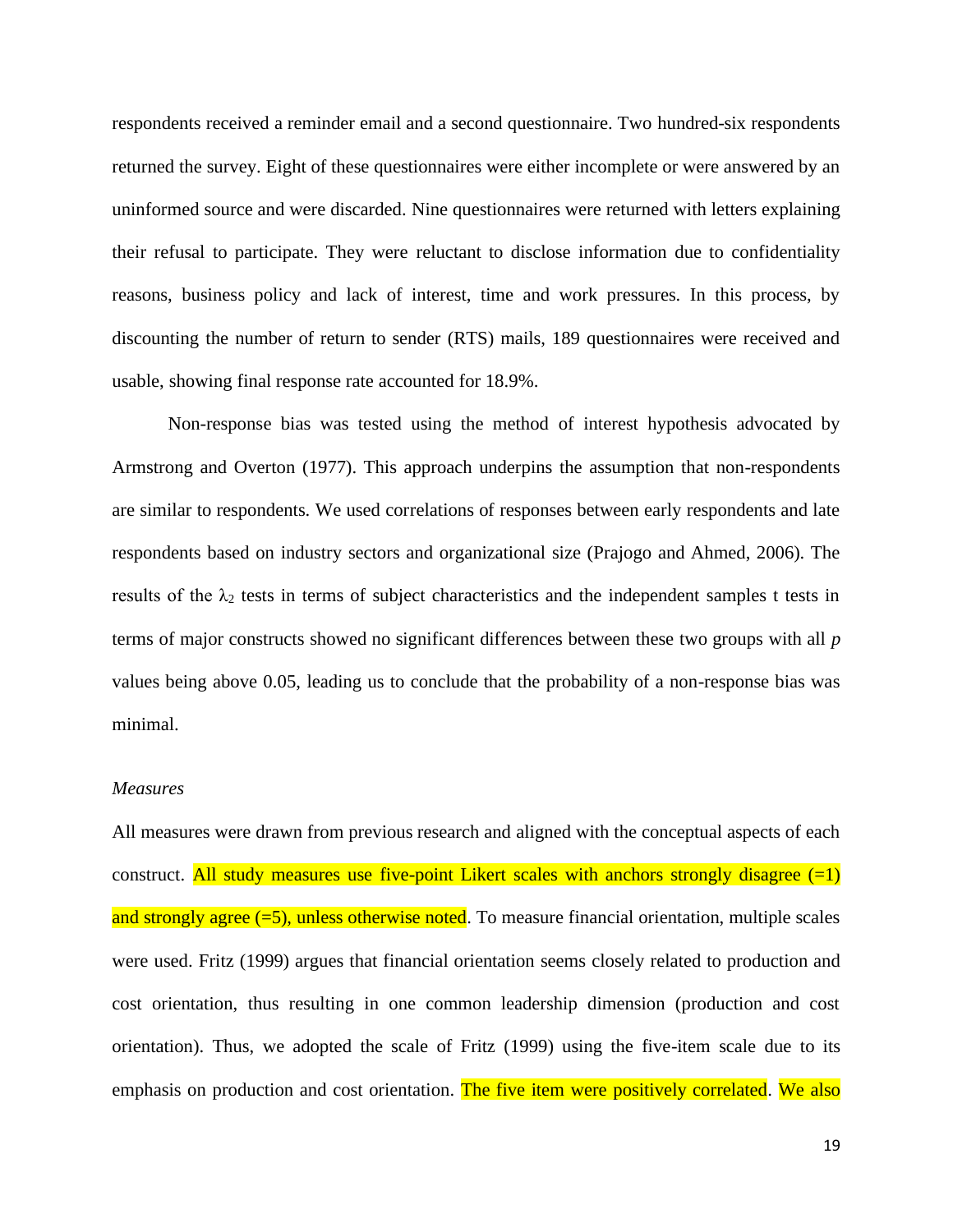adopted one item from Chiesa, Coughlan, and Voss, (1996) and Miller et al. (1984) indicating the consistence of the innovation budget and one item from Mohr (1969) and Twiss (1993) showing the existence of innovation budget. However theses two items were eliminated based on the lowest item to-total correlation and also due to non-significant factor loadings. We measured financial orientation ( $\alpha$ = .90) with five items. To assess respondents' perceptions about product innovation, five items for product innovation were adapted from multiple-item scales developed by Prajogo and Ahmed (2006). The item-to-total correlation was examined and one low-scoring items was removed ( $\alpha$ = .97). Strategic literature shows that different scholars look at different perspectives of environmental turbulence (e.g., Baron and Tang, 2011; Calantone, Garcia and Droge, 2003; Davis, Morris and Allen, 1991; Miller and Friesen,1983). For this study, we employed four items to operationalize the market dynamism construct, adopted from Appiah-Adu and Singh (1998) which originally developed by the scales of Jaworski and Kohli (1993) and Pelham and Wilson (1996). These items evaluate the degree to which changes occurred in the: types and preferences of a firm's customers; rate at which products became obsolete; nature of competitors' strategies and actions; and, technology within one's industry  $(a = .75)$ . Lastly, prior research shows that measuring firm performance is complex due to the multi-dimensional nature of organizational performance (see Harris and Ogbonna, 2001). However, scholars such as Matsuno, Mentzer and Özsomer (2002); Robinson and Pearce (1988); and Sin,Tse, Heung, and Yim (2005) note that objective performance measures, certifiable by a third-party, are virtually impossible to obtain at the business unit level, and that subjective measures can be correlated to objective performance measures. From a financial perspective, following purification business performance is assessed based on self-reported perceptual measures derived from Hooley *et al.*(2000), and Kaynaka and Kara (2004) including four items: market share,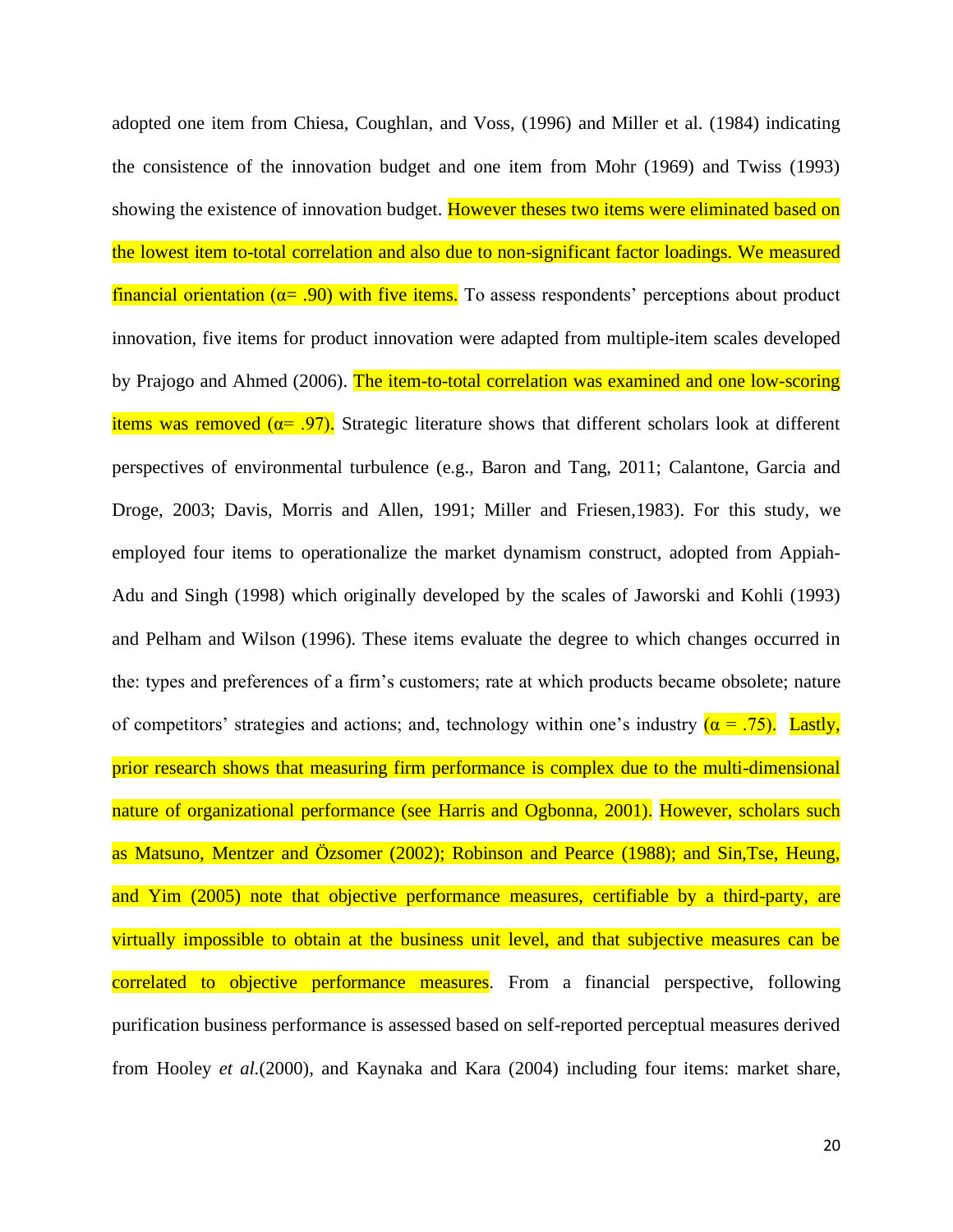profitability, and growth in sales as well as general performance. All performance items assess the average level of firm performances within the preceding three years, using five-point scales anchored at much worse than competition  $(=1)$  and much better than competition  $(=5)$ .

#### *Control variable*

To isolate the effect of other firm's orientation and competences on business performance, we incorporate several control variables at the firm level into the regression model. Firm size was used as a control variable because larger firms tend to access to internal assets and external orientation and be able to introduce their new products and processes to the market easier and quicker. Similarly, established firms benefit from internal assets and external orientation and are more involved with the new product and process development. The type of the industry may also determine the firms inclination towards invest on the new product and process innovations. Firms also vary in terms of the type of operations and the CEO background. In addition, CEO background, the type of the firm's operation and type of firm likely influence the firms' strategic choices, thereby business performance (Menguc and Auh, 2008). We control firm size (log transformation of the number of full-time employees); age of the firms (that can be considered a proxy for valuing the firm's experiences in strategic decision-making) with a continuous variable indicating the number of years since the founding of the firm; type of firm (0: freestanding firm; 1: dependent firm, such as multinational subsidiary, joint venture, dealer, etc.); type of industry (1: high-technology; 0: other industries); type of operations (1: business to- business; 2: business-to-consumers; 3: both) and CEO background (0: marketing/sales; 1: other).

## *Reliability and Validity*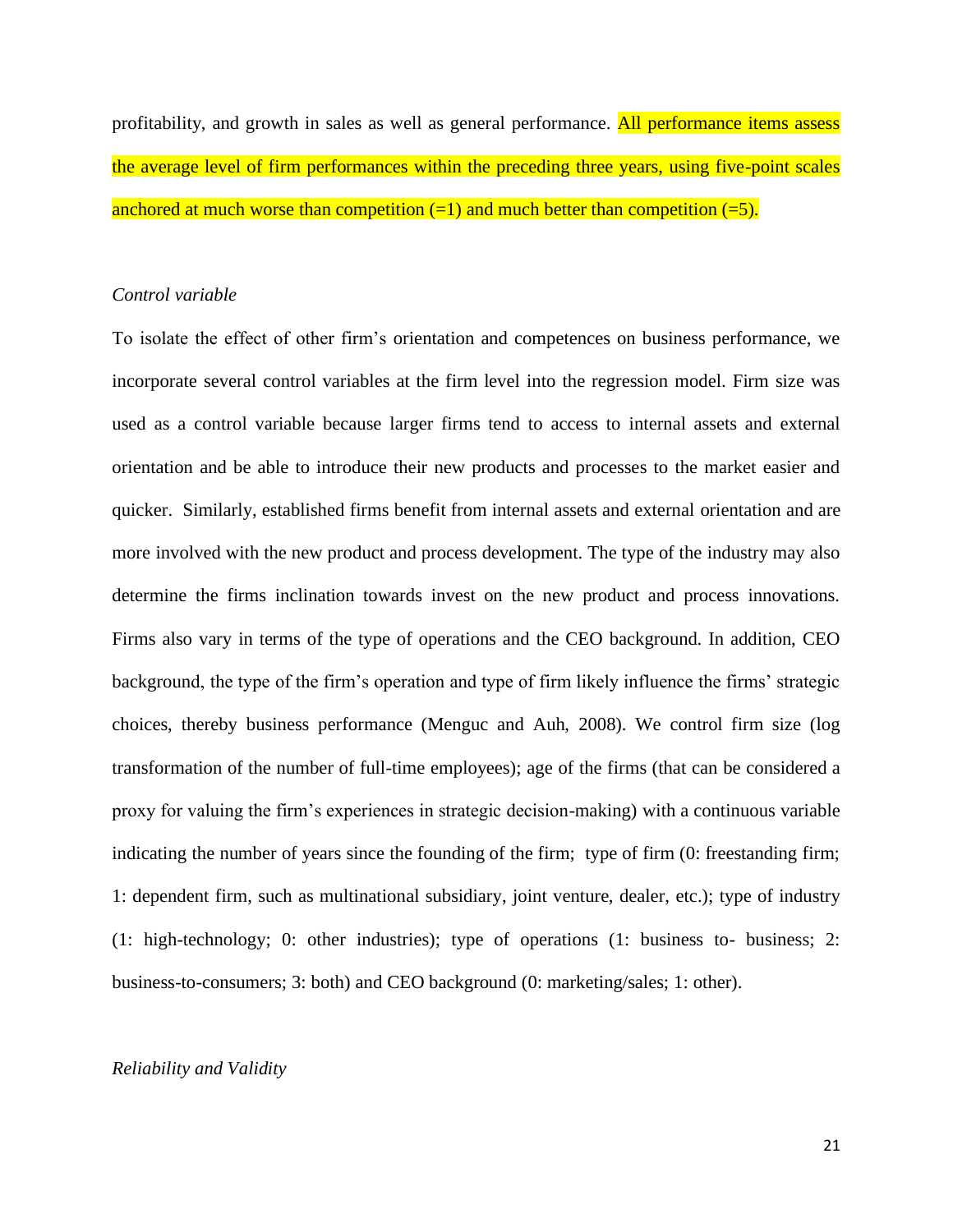Following the data collection, scale purification using a series of reliability and validity assessments was undertaken prior to hypothesis testing. Although the scales were grounded in the previous literature (O'Leary-Kelly and Vokurka, 1998), and following basic descriptive analyses including the examination of coding errors, normality, skewness, kurtosis, means and standard deviations (Panayides and So, 2005), confirmatory factor analysis (CFA) by means of AMOS was employed to evaluate the psychometric properties (Lukas, Tan and Hult, 2001)and ensure reliability (Kim and Mueller, 1978). *Unidimensionality* is a necessary prerequisite for reliability and validity analyses (Nunnally, 1988). A construct is unidimensional if its constituent items represent one underlying trait (Tajeddini, 2010). In confirmatory factor analysis, specifying a measurement model that defines the relationship between each construct and its constituent items is a test of unidimensionality (Ravichandran, 2005). A good fit of the measurement model to the data indicates that, as hypothesized, all items load significantly on one underlying latent variable. In conducting our tests of unidimensionality, the first-order constructs, namely product orientation, market dynamism, business performance and financial orientation were analyzed with exploratory factor analysis (EFA). The EFA results (maximum likelihood with varimax rotation) suggest a clean four-factor solution corresponding to individual constructs (with item loading  $>0.45$  and small cross loading). EFA was followed by confirmatory factor analyses (CFA). Firm performance was excluded from CFA because a formative scale was used to measure it. Then, CFA using covariance matrices and the maximum likelihood estimation procedure in AMOS were modeled for the scales. This procedure was carried out for two reasons: (1) to test for construct convergence within maximally similar sets of variables and (2) to avoid violating recommended minimal sample size to parameter estimate ratios (cf. Baker and Sinkula, 1999; Bentler and Cho, 1988).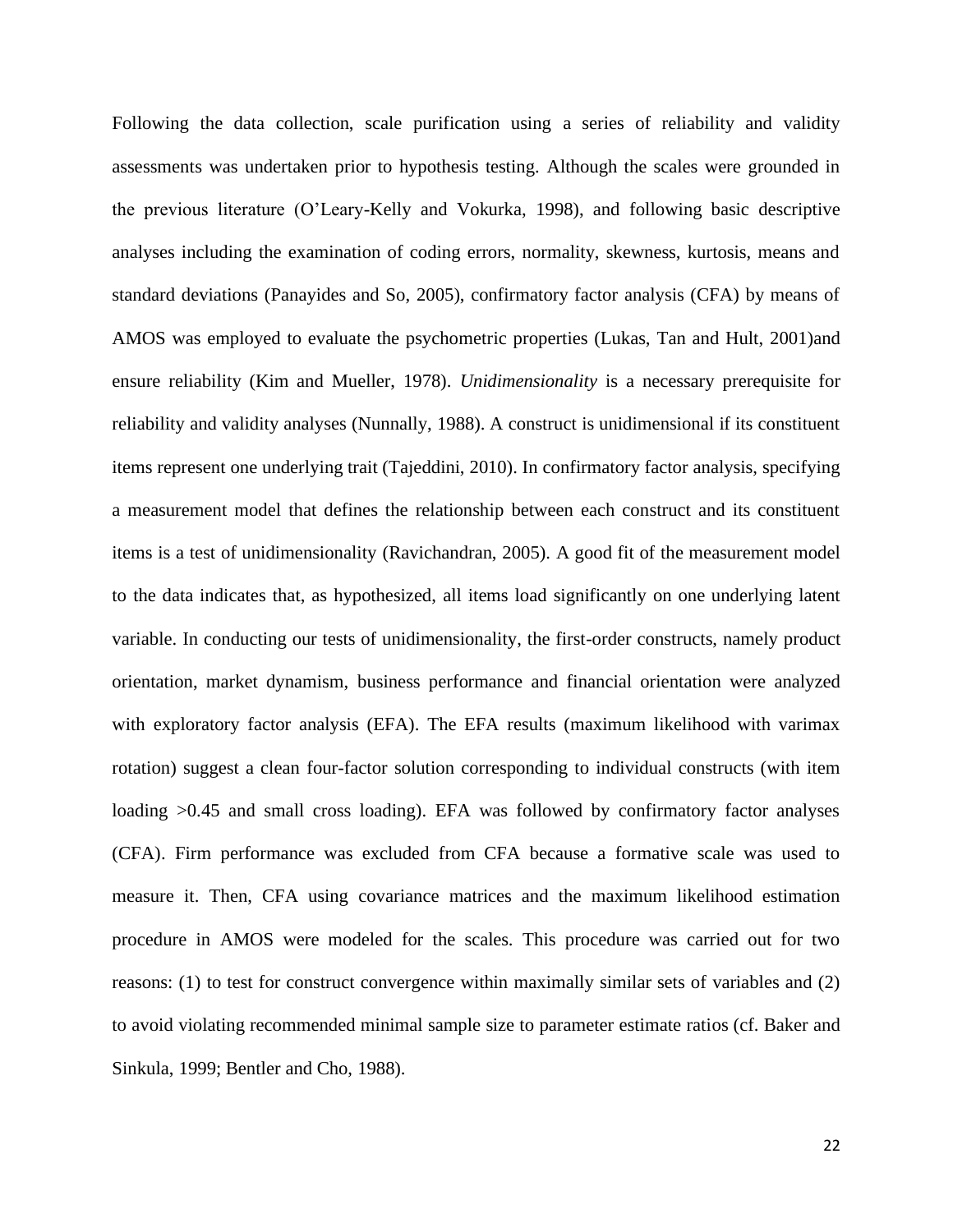The model fits were evaluated using different indices indicating the most stable in confirmatory factor analysis (CFA) and structural equation modeling to estimate the measurement properties of multi-item constructs in AMOS (Gerbing and Anderson, 1992; Hu and Bentler, 1999). In addition, the items were examined based on the error variance, modification index  $\langle \langle 3.84 \rangle$ , and residual covariation  $\langle \langle 2.58 \rangle$  (Anderson and Gerbing, 1988; Jӧreskog and Sӧrbom, 1996). The CFA model resulted in an acceptable fit to the data, with comparative fit index  $[CFI]=0.97$ , goodness-of-fit index  $[GFI]=0.89$ , the root mean square error of approximation [RMSEA]= 0.05; incremental fit index [Delta2] =0.97, the Tucker–Lewis index [TLI]= 0.96, the root mean square residual  $[RMR]=0.05$  and Chi-square  $[\gamma2]=242.93$ ; degree of freedom  $\text{[df]}=160$ ;  $\chi^2/\text{df}=1.52$  (Hair, Anderson, Tatham, and Black, 1998) (Table 1). Moreover, within the CFA setting, composite reliability was calculated employing theprocedures delineated by Fornell and Larcker (1981). The composite reliabilities<sup>1</sup> (CR) of each construct exceeded the usual 0.70 benchmark (ranging from 0.79 to 0.86). Additionally, the parameter estimates and their associated t-values (ranged from 3.88 to 31.49, *p*<0.05) and were examined along with the average variance  $extracted^2$  (AVE) (Anderson and Gerbing, 1988) for each construct. The results showed that all constructs exceeded 0.50 (ranged from 61% to 62%) Thus, these measures demonstrate adequate convergent validity and reliability (Fornell and Larcker, 1981) (see Table1).

# --------------------- Insert Table1

 ${}^{1}CR\eta = \frac{(\Sigma\lambda\gamma i)^{2}}{(\Sigma\lambda\gamma i)^{2}+(\Sigma\gamma i)^{2}}$  $\frac{((\Sigma \Lambda \gamma t))}{(\Sigma \lambda \gamma t)^2 + (\Sigma \varepsilon t)^2}$  where CR = composite reliability for scale  $\eta$ ;  $\lambda_{yi}$  = standardized loading for scale item  $\gamma_i$ , and  $\varepsilon_i$  = measurement error for scale item  $\gamma_i$  (Fornell & Larcker, 1981).

 $^2$ AVE =  $V_{\eta} = \frac{\Sigma \lambda \gamma i^2}{\Sigma \lambda \gamma i^2 + \Sigma \epsilon i}$  where V<sub>n</sub> = average variance extracted for  $\eta$ ;  $\lambda_{\text{yi}}$  = standardized loading for scale item  $\gamma$ <sub>i</sub>, and  $\varepsilon$ <sub>i</sub> = measurement error for scale item  $\gamma$ <sub>i</sub> (Anderson & Gerbing 1988).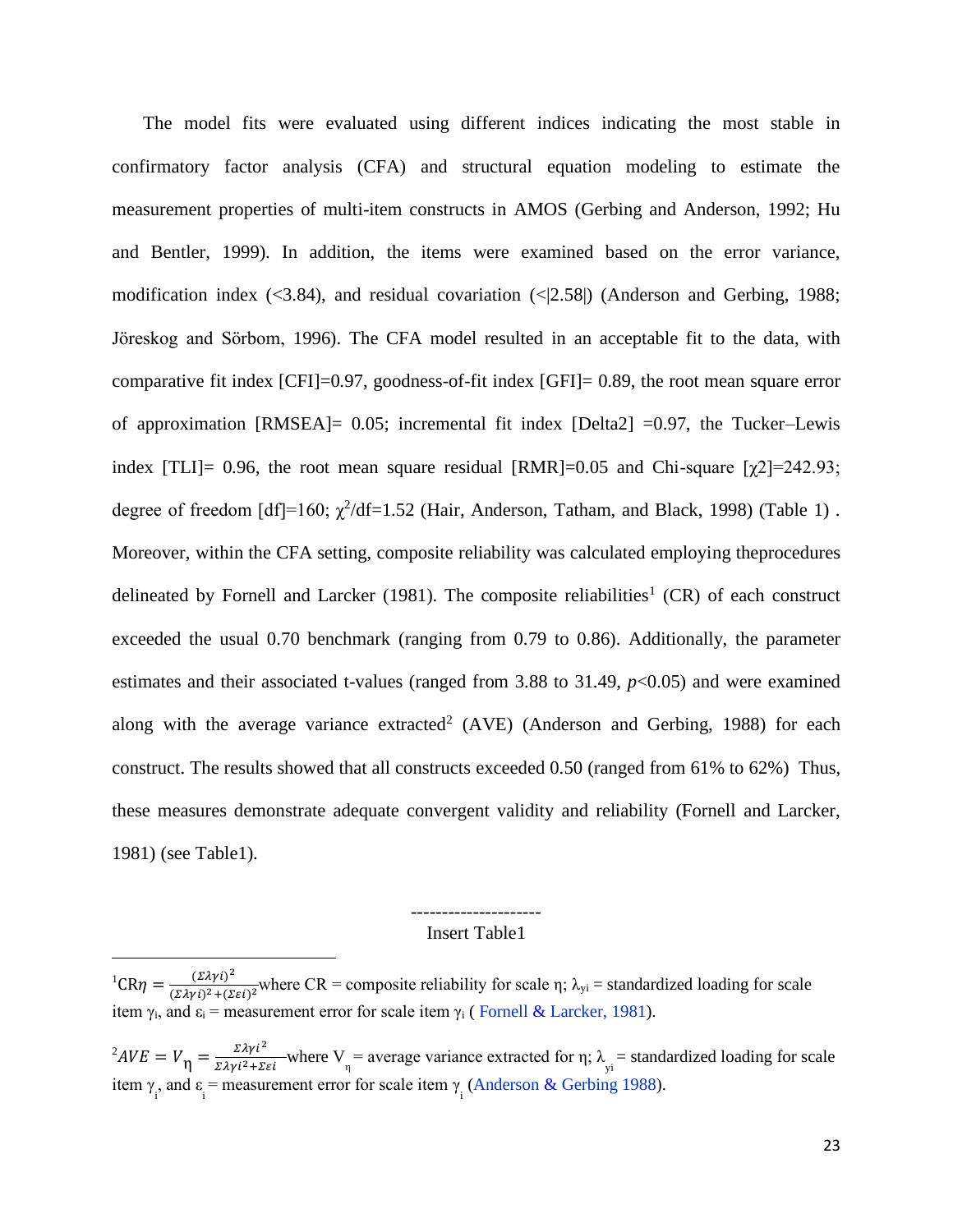The CR of financial orientation construct was 0.82, exceeding 0.70, which is the acceptable level suggested by Bagozzi and Yi (1988). The value for average variance extracted of financial orientation construct was 0.61, which also exceeds the threshold level (0.50) suggested by Bagozzi, Yi, and Phillips (1991). All item loadings ranging from 0.78 to 0.87 are significant at the 5% significance level, indicating convergent validity (Bagozzi *et al*., 1991). Likewise, the CRs of product innovation and market dynamism are 0.79 and 0.86 respectively. The value for average variances of product innovation and market dynamism are 0.61 and 0.62 respectively. Discriminant validity which refers to distinctiveness of the factors measured by different sets of indicators was assessed in two ways. First, Table 2 presents the basic descriptive statistics and reports the results of pairwise latent-trait correlations for discriminant validity assessment. The correlation results for all study variables, was two tailed significant indicating that all the independent variables and subjective dependent variables for the study were submitted via Pearson correlation coefficient bivariate analysis. This correlation analysis is employed due to the fact that the scores generated from the measures were approximately normally distributedbased. With no exception the correlations among variables were significantly different from 1, establishing discriminant validity (Brown, 2006). Intercorrelations among independent variables were below 0.70, indicating that multicolinearity was not a problem (Hurley, 1995; Tabachnick and Fidell, 1989). Second*,* Bagozzi's (1980) criterion was used through *chi-square difference tests*. A significant difference in chi-square values for the fixed and free models indicates the distinctiveness of the two constructs (Bagozzi and Phillips, 1982). We constructed models for all possible pairs of latent constructs. The models were run on each selected pair, first allowing for correlation between the two various constructs, and then fixing the correlation between the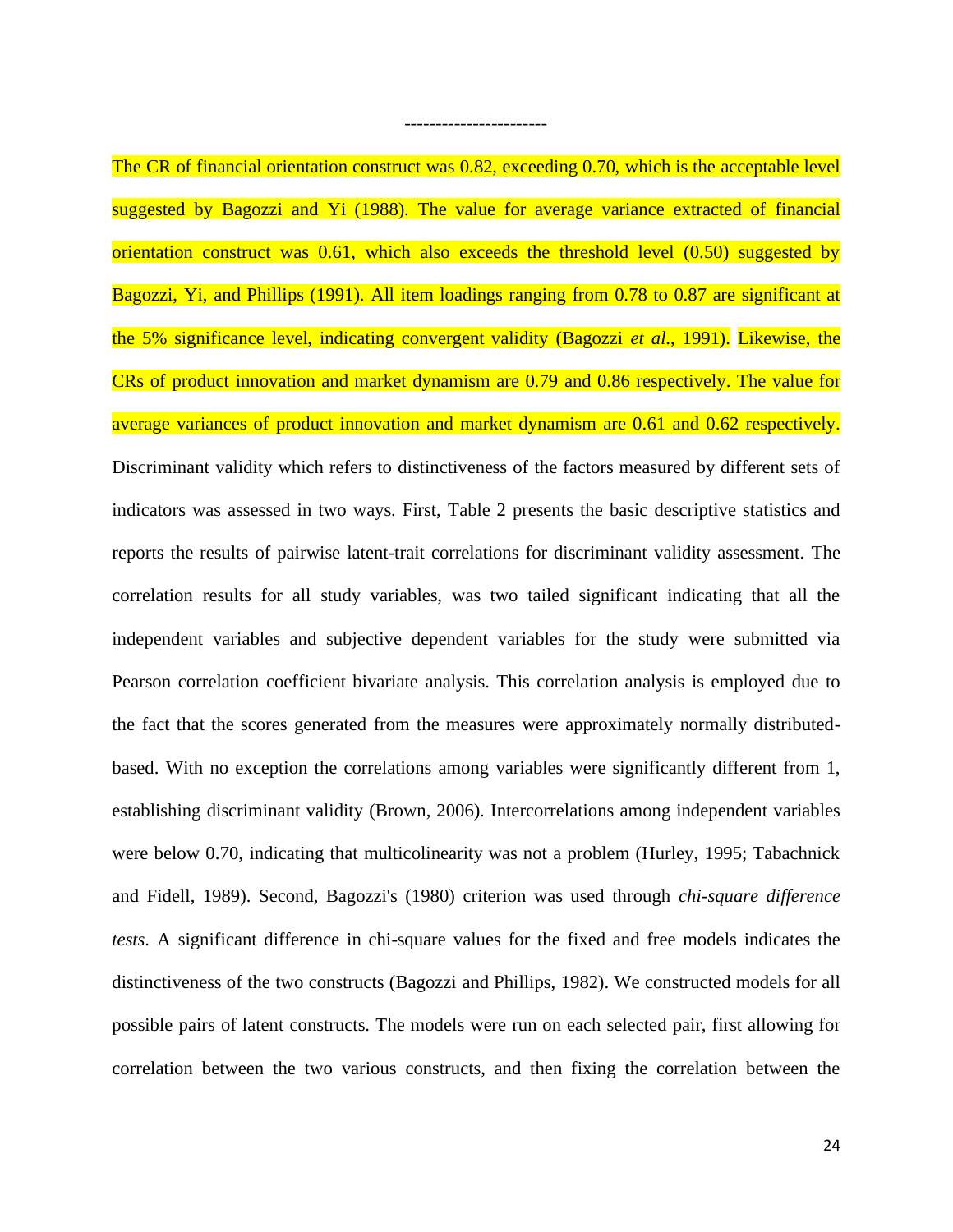various constructs at  $p<001$ . We ran chi-square difference tests  $(24/4=6)^3$  for all main constructs (i.e., finance orientation, product orientation, business performance and market dynamism) in pairs to determine if the restricted model (correlation fixed as 1) (i.e., constraining the phi coefficient, φ) performed significantly worse than the freely estimated model (correlation estimated freely). All the chi-square differences are highly significant (e.g., test for product orientation, and market dynamism ( $\Delta \chi^2$ <sub>(1)</sub> = 83.7, p<001); and for product innovation and financial orientation ( $\Delta \chi^2$ <sub>(1)</sub> = 64.039, p<001) and exceeded the critical value ( $\Delta \chi$ 2>3.84), providing evidence of discriminant validity (Anderson and Gerbing, 1988).

#### --------------------- Insert Table2 ----------------------

#### *Tests of hypotheses*

We used hierarchical regression to test hypotheses. Regression was chosen rather than a structural equations approach because of sample size limitations. Except for the controls, each construct was composed as a summated index of the items that constitute the construct. To reduce measurement error bias, loadings (i.e., lambda values from the CFA) were given to each item instead of equal weights (i.e., unity) (Aiken and West, 1991; Tsai, Chou and Kuo, 2008). After using the mean-centering technique, the variance inflation factor estimated (1.01–1.31) for all variables in the full models suggesting that multicollinearity did not pose a serious problem (Barringer and Bluedorn, 1999). To assess the explanatory power of each set of variables, we include only the control variables in the first step, and then add financial drivers as well as interaction effects variables into the model. To examine the interaction effects, separate series of some regression models were established to evaluate the change in the amount of variance

<sup>&</sup>lt;sup>3</sup>Possible Pairs of Constructs:  $C(m,2) = m! /[(m-2)! * 2!]$ , where m= the number of constructs (Ahire, Golhar& Waller, 1996)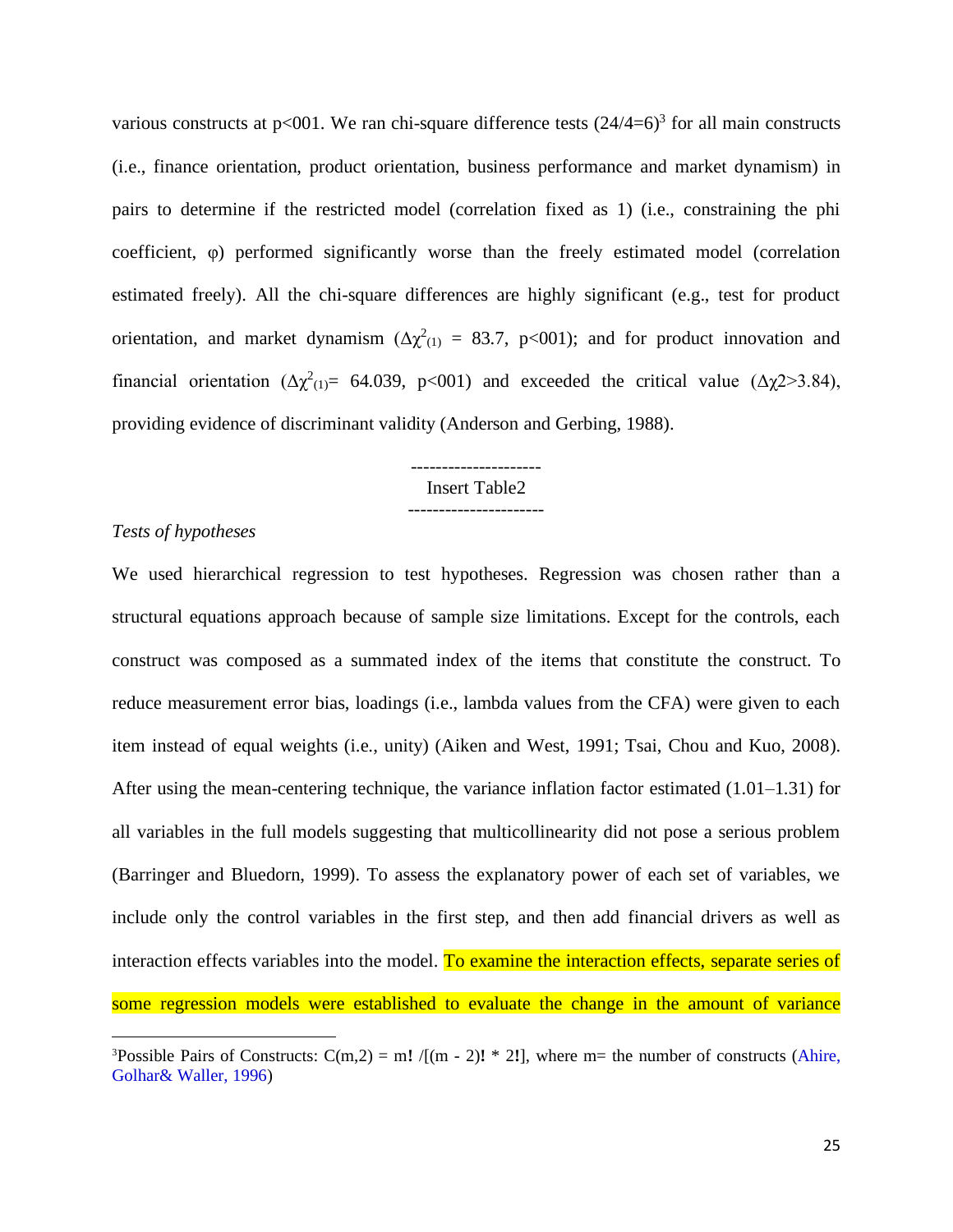explained (ΔR<sup>2</sup>), and conducted overall and incremental F tests of statistical significance. Table 3 shows the results of the regression analyses. Model 1 serves as the base model for Model 2 (control variables into the regression equation), which in turn is the base for Model 3. Similarly, Model 4 is the base for Model 5, which in turn is the base model for Models 6, 7, 8 and 9.

Hypothesis1 postulates the positive, direct impact of financial orientation on product innovation. Results relevant to this hypothesis is presented in Model 2 of Table 3 and indicate that, as predicted, financial orientation are significantly related to product innovation (B=.370, p < .001), supporting Hypothesis 1. Hypothesis2 predicts that product innovation has a positive, direct impact on organizational performance. Results (Model 8 of Table 3) provide support for H2 indicating that product innovation is significantly related to the organizational performance  $(B=.170, p < .01)$ . H3 and H4 hypothesized that the impact of a financial orientation and product innovation was contingent upon the level of environmental dynamism. In examining the moderating relationships posited in H3–H4, the sample was split at the median value of environmental dynamism (median = 4.00, S.D. = 0.53) into two groups representing low (n = 97, mean = 3.39, S.D. = 0.86) and high (n = 92, mean = 5.25, S.D. = 0.63) environmental dynamism. A second, two-group model was estimated in AMOS and resulted in a good fit to the data ( $\chi_2$  = 331.76, df=21,  $\triangle$ 2=.94, RNI=.94, CFI=.94, RMSR=.08, RMSEA=.10, NCP= 18.57, ECVI=.43). Hypothesis 3 proposes a moderating effect of market dynamism on the relationship between financial orientation and product innovation. As shown in Model 3 of Table 3, results offer support for Hypothesis 3 (B of the interaction between financial orientation and product innovation=.137,  $p < .001$ ). It implies that the relationship between financial orientation and product innovation is stronger in highly dynamic than in more stable environments. As Table 3 shows, the increase in  $R^2$  from model 2 to model 3 is .03, and it is statistically significant  $(\Delta R^2 =$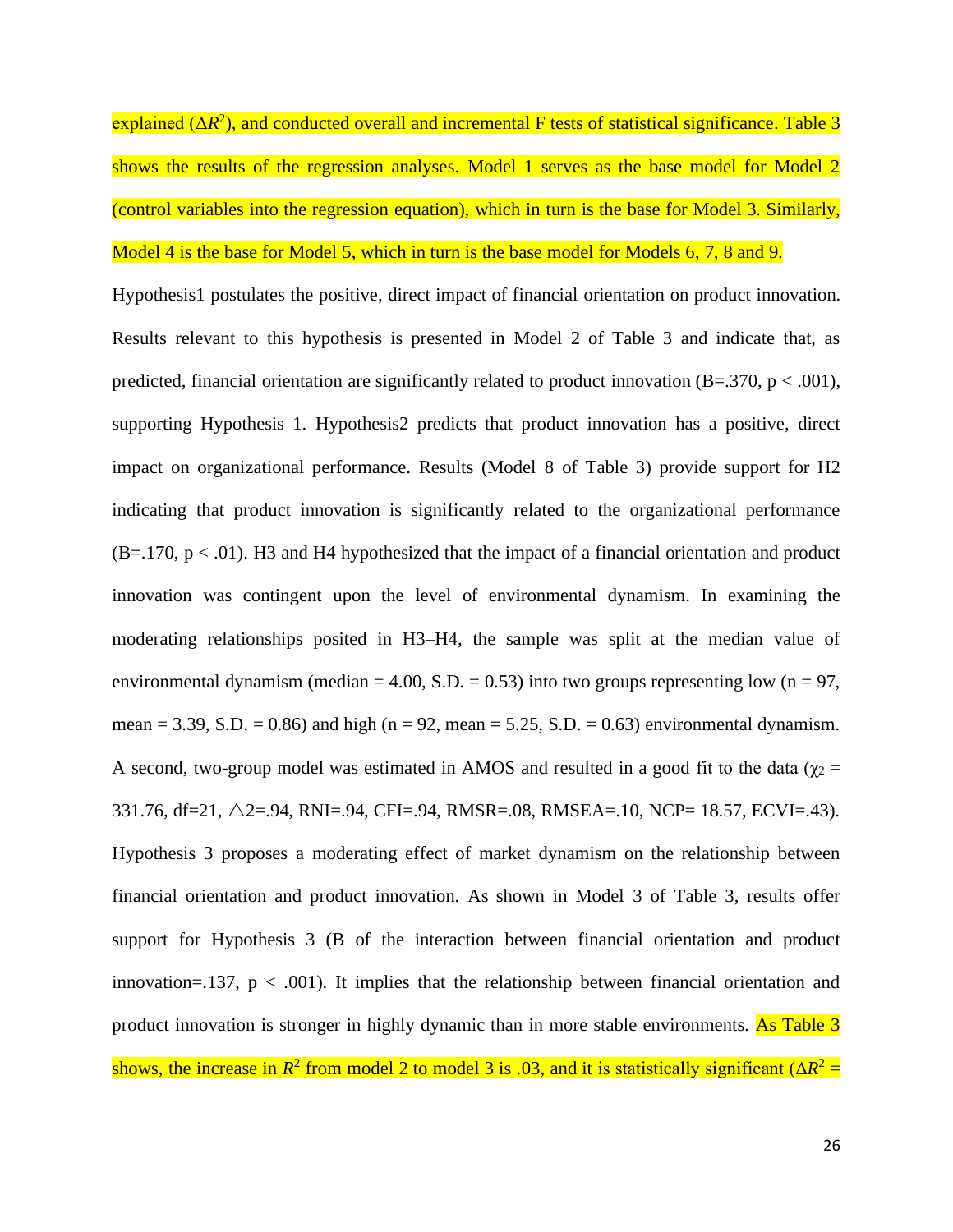$.03, F$  change = .67, p< .05, two-tailed test), which indicates that in model 3, the addition of the two-way interaction among market dynamism and financial orientation significantly increased 3% of the explanation of variance in product innovation (the explanatory power of the model). In addition, Table 4 shows that in the case of highly high market dynamism, the relationship between financial orientation and product innovation is stronger (*Standardized estimate (high)=*  0.13; *t*= 2.24) than in the case of low level of market dynamism (*Standardized estimate (low)=*  0.12;  $t = 2.11$ ). Also, the Chi-square difference ( $\Delta \chi^2 = 4.32$ , p< 0.05) indicates the presence of a significant moderator effect; thus, H3 is supported. Therefore, in the case of high market dynamism, financial orientation is an important driver of product innovation. Next, Hypothesis 4 predicts a moderating role of market dynamism with respect to the relationship between product innovation and organizational performance. Results offer support for H4 (Model 9 of Table 3): market dynamism positively moderates the relationship between product innovation and organizational performance (B of the interaction between product innovation and market dynamism =  $.129$ , p< $.01$ ). As Table 3 shows, the increase in  $R^2$  from model 8 to model 9 is  $.02$ , and it is statistically significant  $(\Delta R^2 = .02, F \text{ change} = .18, p < .05,$  two-tailed test), which indicates that in model 9, the addition of the two-way interaction among market dynamism and product innovation significantly increased 3% of the explanation of variance in organizational performance (the explanatory power of the model). Table 4 also shows that in the case of highly high market dynamism, the relationship between product innovation and organizational performance is stronger (*Standardized estimate (high)=* 0.14; *t*= 2.98) than in the case of low level of market dynamism (*Standardized estimate (low)=* 0.11; *t*= 2.19). Also, the Chi-square difference ( $\Delta \chi^2$ =4.08, p< 0.05) indicates the presence of a significant moderator effect; thus, H4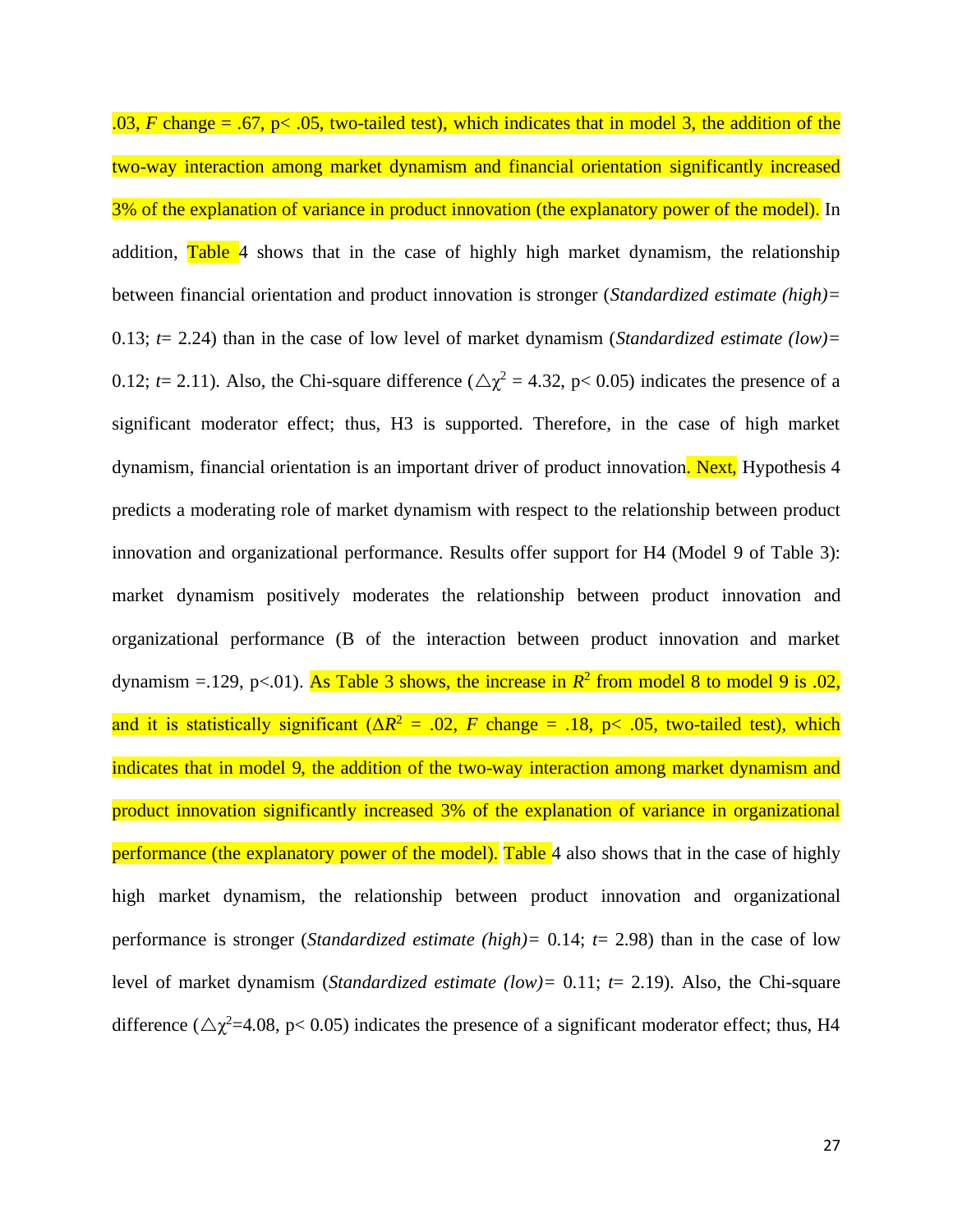is supported. Therefore, in the case of high market dynamism, product innovation is an important driver of organizational performance.

> ----------------------- Insert Table4 -----------------------

# *Mediating role of product innovation*

To test the proposal that environment-moderated product innovation mediates the relationship between financial orientation and organizational performance, we adopted the procedures developed by Baron and Kenny (1986). According to the logic of this procedure, mediation is suggested if the following conditions are met: (a) the independent variable is a significant predictor of both the dependent variable and the mediator, (b) the mediator is a significant predictor of the dependent variable, and (c) the effects of the independent variable on the dependent variable are reduced when the mediating variable is added to the regression equation. Full mediation is indicated if the effect of the independent variable is no longer significant when the mediating variable is added, whereas partial mediation is suggested if the effect of the independent variable is reduced but remains significant. We first examined the relationship between the independent variable and dependent variable as well as the relationship between the independent variable and the mediator. As shown in Model 6 of Table 3, market dynamismmoderated financial orientation was significantly related to the organizational performance (B= .15,  $p<0.05$ ). As shown in Model 3 of Table 3, a significant relationship exists between dynamism moderated financial orientation and product innovation  $(B=.14, p < 0.001)$ . Second, market dynamism -moderated product innovation is significantly associated with the organizational performance  $(B=.13, p<.01)$  as indicated in Model 9 of Table 3. Third and finally,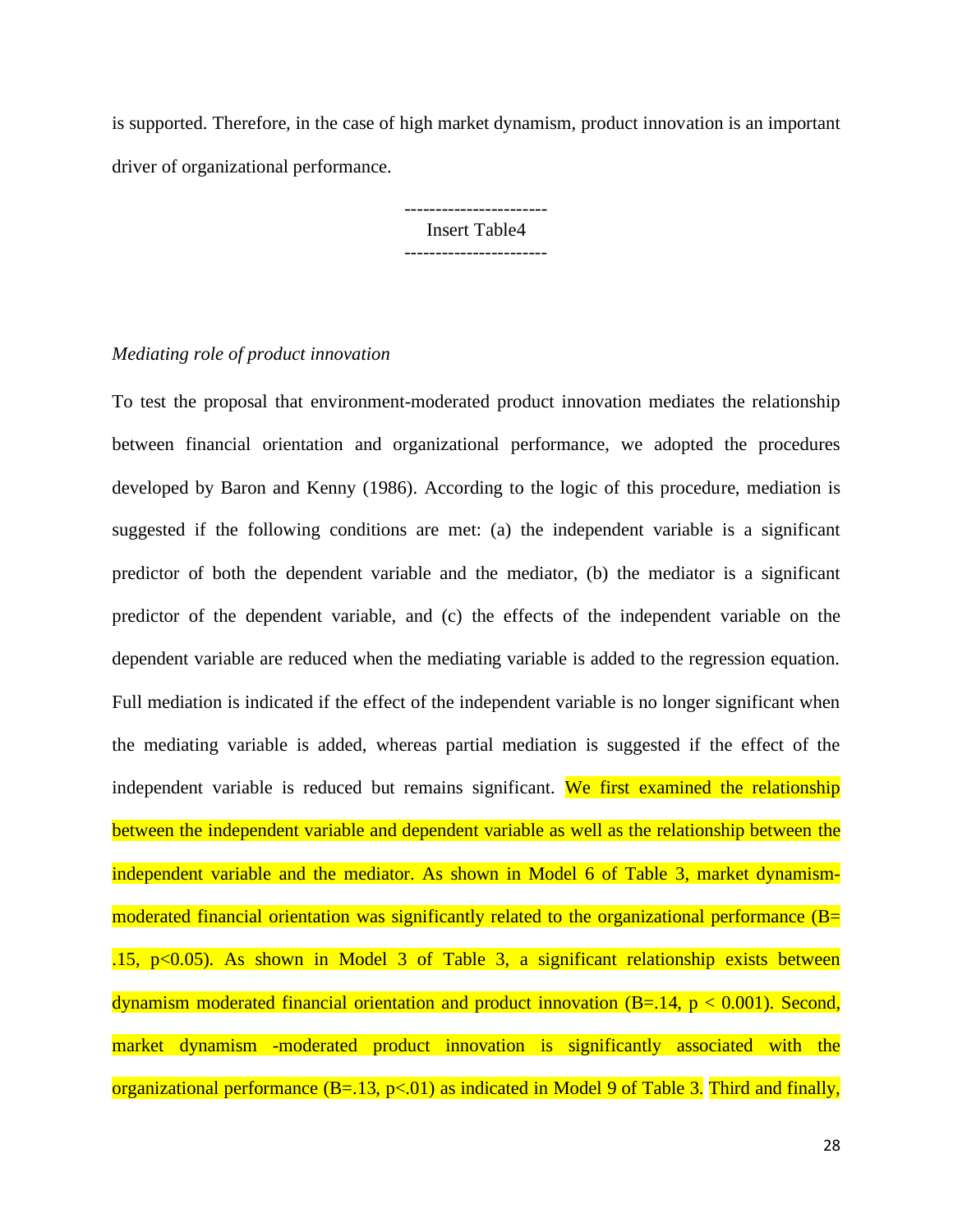as Models 7 and 9 in Table 3 demonstrates, the coefficient for the dynamism-moderated effects of financial orientation on organizational performance is insignificant when the market dynamism-moderated effects of product innovation were included in the regression equation. The coefficient decreased from .15 (p<.05 in Model 7) to .13 (n.s. in Model 9). Thus, market dynamism-moderated product innovation fully mediates the financial orientation between market dynamism-moderated product innovation and organizational performance in the present data. In order for either partial or complete mediation to be established, the reduction in variance explained by the independent variable determined by the ratio of the indirect effect over its standard error (Sobel, 1982). The result is compared to a z distribution to examine the statistical significance of the direct or indirect effect (Baron and Tang, 2011). The Sobel statistic test indicated that the indirect effect of dynamism-moderated financial orientation on business performance (Sobel statistic=2.21,  $p = .016$ ) was in the anticipated direction and statistically significant, providing further evidence for full mediation.

### **Conclusions**

There is an abundance of research addressing the innovation management within large firms. Most business innovation models are grounded and developed for large-based firms due to the benefit of strong R&D budgets. However, there is a dearth of literature on how small and medium firms should manage their innovation financial plan as an effective means to operationally and strategically prepare for new market demands. The purpose of this paper is to extend innovation management theory by exploring how financial triggers might influence innovation management in small and mediums firms. Past research shows that those organizations that are consistently successful at managing innovation outperform their peers in terms of growth and financial performance (Tidd, 2006a). The assumption that innovation is the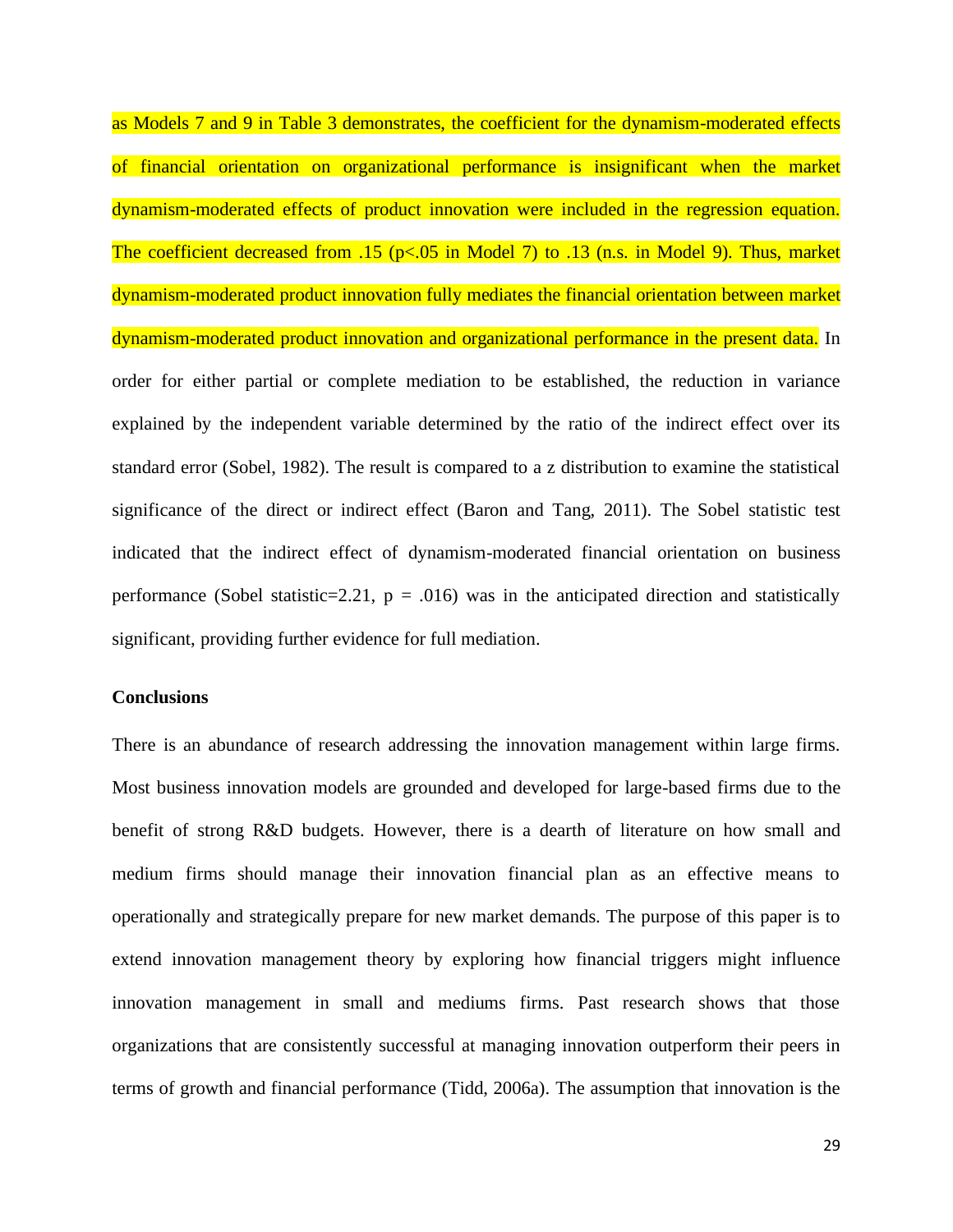consequence of simple coupling of skill, knowledge, culture, technological possibility and market opportunity is too limited (Tidd, 2006b), and has limited in a narrow industry innovation trajectory in small and medium firms. This study addresses the impact of financial orientation on performance as key antecedent to product innovation in an empirically model. We make a distinction between production innovation and process innovation. Product innovation is concerned with the development of new products and services for the market (customers) while process innovation relates to ways of undertaking production or service operations (Rowley, Baregheh and Sambrook, 2011, p.77). We thereby fill a significant gap in the understanding of product innovation and the nature of relationships between financial impact on innovation performance according the perception of the executives of the small and medium firms. Due to the speed of technological innovation and diffusion on the one hand, but on the other hand ongoing strategies to squeeze cost savings, the importance of perception of managers provide an initial roadmap for organizational strategy attributes apparent in conjunction with innovation in the SMEs operating environment. Several contributions to various research streams are noteworthy.

First, the vast majority of research on organizational innovation adopts a resource-based perspective that predicts positive returns to organizational resources and capabilities (Atuahene-Gima, Li, and De Luca, 2006). This study has been restricted, however, to the narrow context of financial orientation and product innovation. Although product innovation enhances firm performance only when it is successfully commercialized (Atuahene-Gima et al., 2006), prior research tends to pay little attention to accompanying financial antecedent orientations (Tajeddini, 2015). Our findings highlight the importance of a more compositional approach to the study of the effect of innovation performance driving by financial antecedent orientations on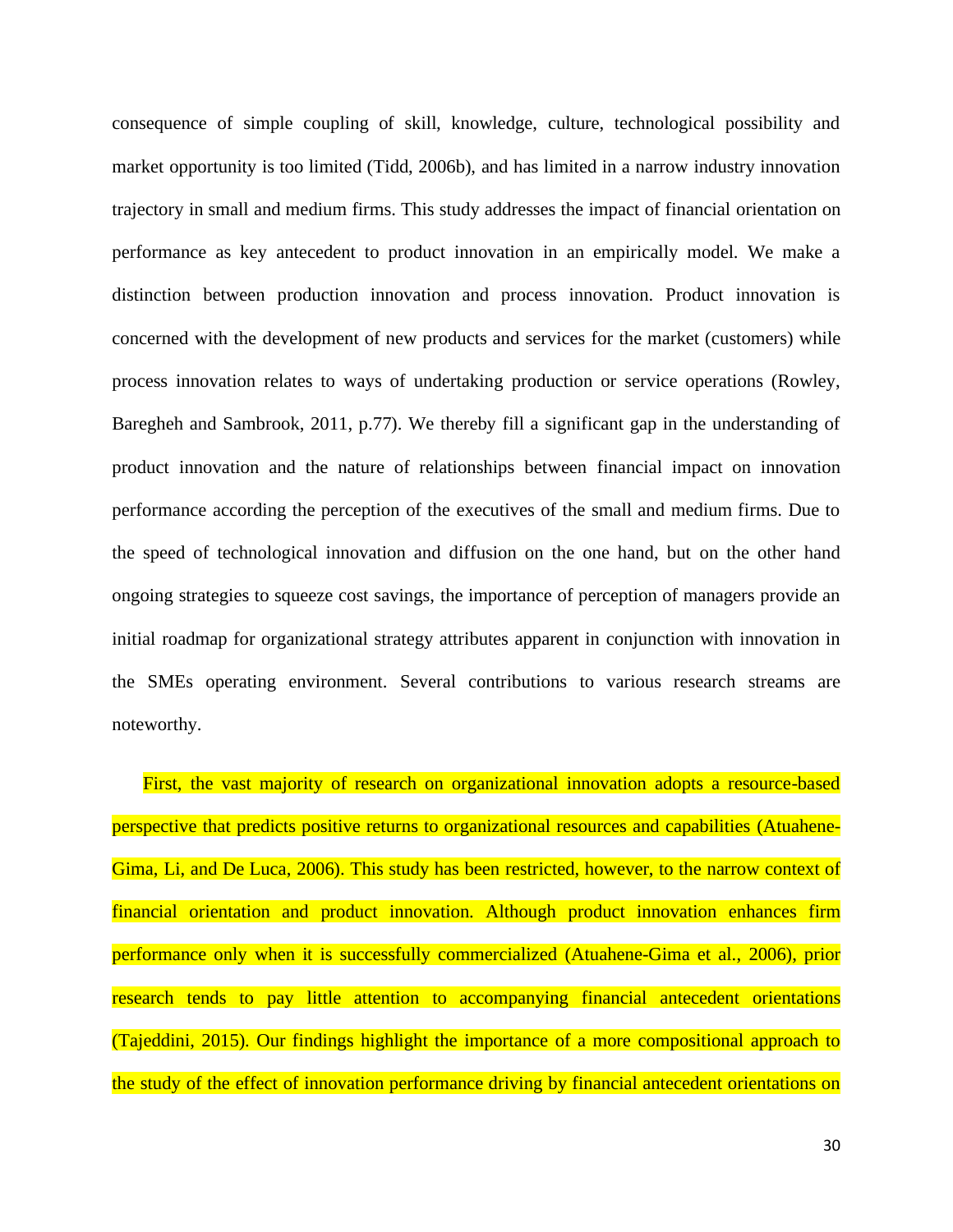business performance. This approach may be more useful and realistic than previous approaches which failed to consider key financial drivers (e.g., Tajeddini et al, 2006). Extant prior research suggests that firms require a new set of imperatives, such as an alignment of market and entrepreneurship orientations, investment in existing product innovation knowledge, skills, and processes, if they are to be successful in product innovation in these turbulent times (Atuahene-Gima, 2005; Atuahene-Gima and Ko, 2001; Slater and Narver 1995). For example, while previous study focusing on Greek SMEs to explore strategic drivers of radical product innovation adoptions provides support of a positive effect of entrepreneurial orientation on product innovativeness (Salavou and Lioukas, 2003), Avlonitis and Salavou (2007) explore the identification of SMEs' entrepreneurial orientation profiles to suggest variations in product innovativeness dimensions of different performance potential.

Next, although it seems to be conventional wisdom, empirical findings confirm financial orientation are important determinants of SMEs innovation. This implies that to the extent that innovation is enhanced through the presence of financial orientation, SMEs should be able to increase innovation activities. Financial orientation are also likely to be important in allowing SMEs to develop innovative practices. More specifically, Hypothesis 1, on a positive relation between financial budget and the likelihood of innovation, is supported. Given the fact that the product innovation- ranging from incremental to radical- involves the whole process of bringing a new product (including service) to the market (Dougherty, 1999), it seems more likely that financial budget facilitate different phases of product conceptualization, design, development, operationalization, distribution, and selling.

In addition, given the importance of the innovation process to individual firms (Chaudhuri, Aboulnasr, and Ligas, 2010) as well as to the increase economic dynamism (Amorós, Fernández,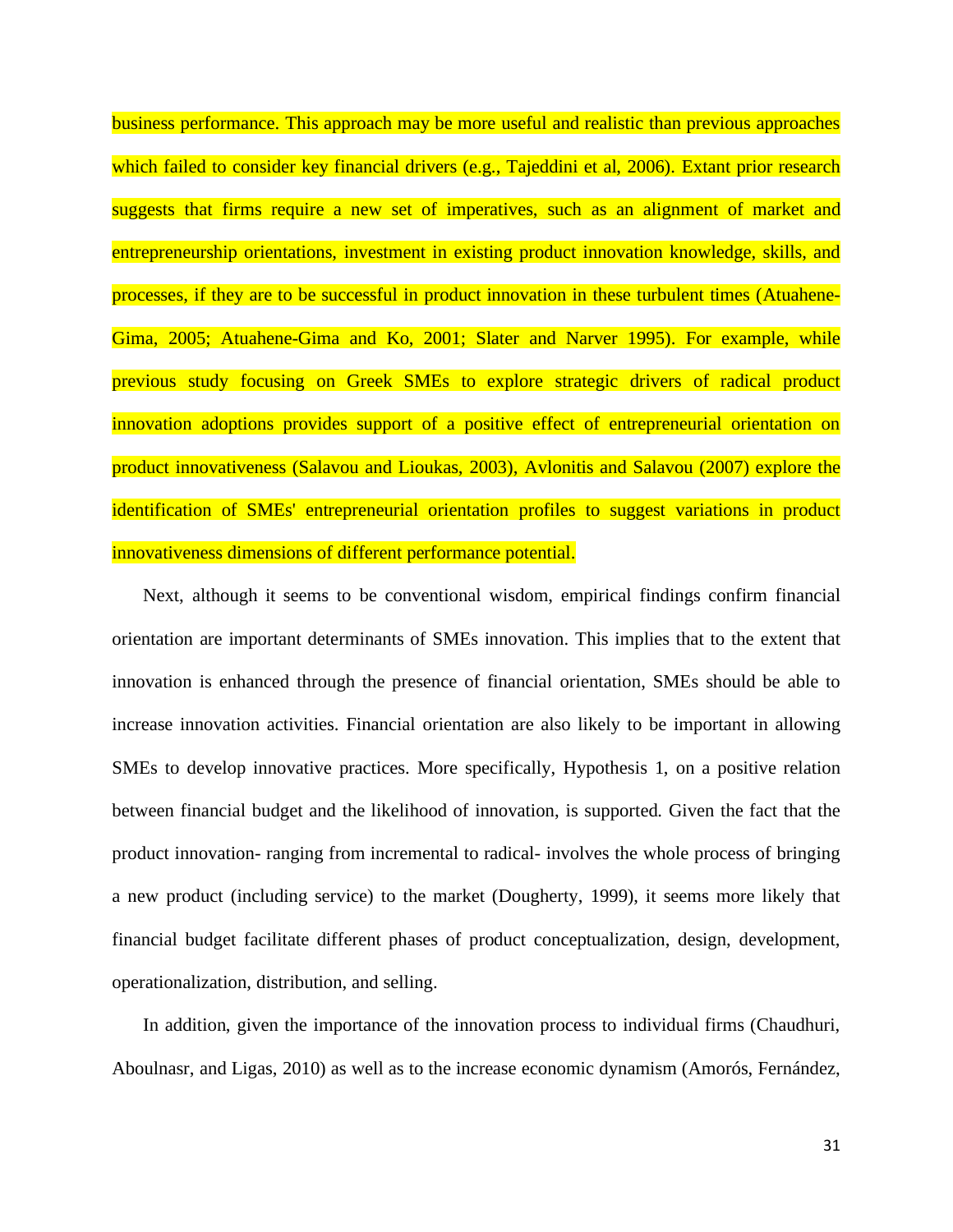and Tapia, 2012), our empirical findings suggest that top managers must identify different financial support during the implementation process. In line with the argument of Burgelman and Sayles (1986), we notice that those firms which successfully innovate often go through different phases during the course of the innovation process; therefore, the consistent of innovation budget seems necessary and if firms omit the financial support will run the risk of a failed innovation attempt. This implies that financial assets must be managed as any other intangible assets, with portfolio orientation that account for sustained innovation performance.

Prior research has suggested that large, bureaucratic firms, operating in mature markets with high organizational slack, are more likely to adopt innovation since they can take advantage of process innovation (Cooper, 1998; Damanpour and Evan, 1984; Porter, 1980). The argument is that in larger firms, processes that contribute a small proportion of a firm's output may justify the adoption of innovations on the basis of economies of scale or through the production critical masses at which innovation becomes efficient (Cooper, 1998, p.499). However, in line with the findings of Scuilli (1998) in the banking industry (i.e., small firms), we found that there was a direct positive effect of financial support on innovation process suggesting that SMEs are more likely apt to adopt process innovation too. The finding is reminiscent of an argument made by Cooper (1998), who claimed that computer technology advances and declining the cost of systems and software as well as the improvement of the workforce favor small [and medium firms] to be able to adapt the technologically élite and befits of process innovations.

Furthermore, empirical findings confirm process innovation as an important determinant of business performance. This implies that innovative activities are generally important to the success of the business. Accordingly, managers are advised to improve the innovation process of their business in their efforts to attain superior business performance in terms of market share,

32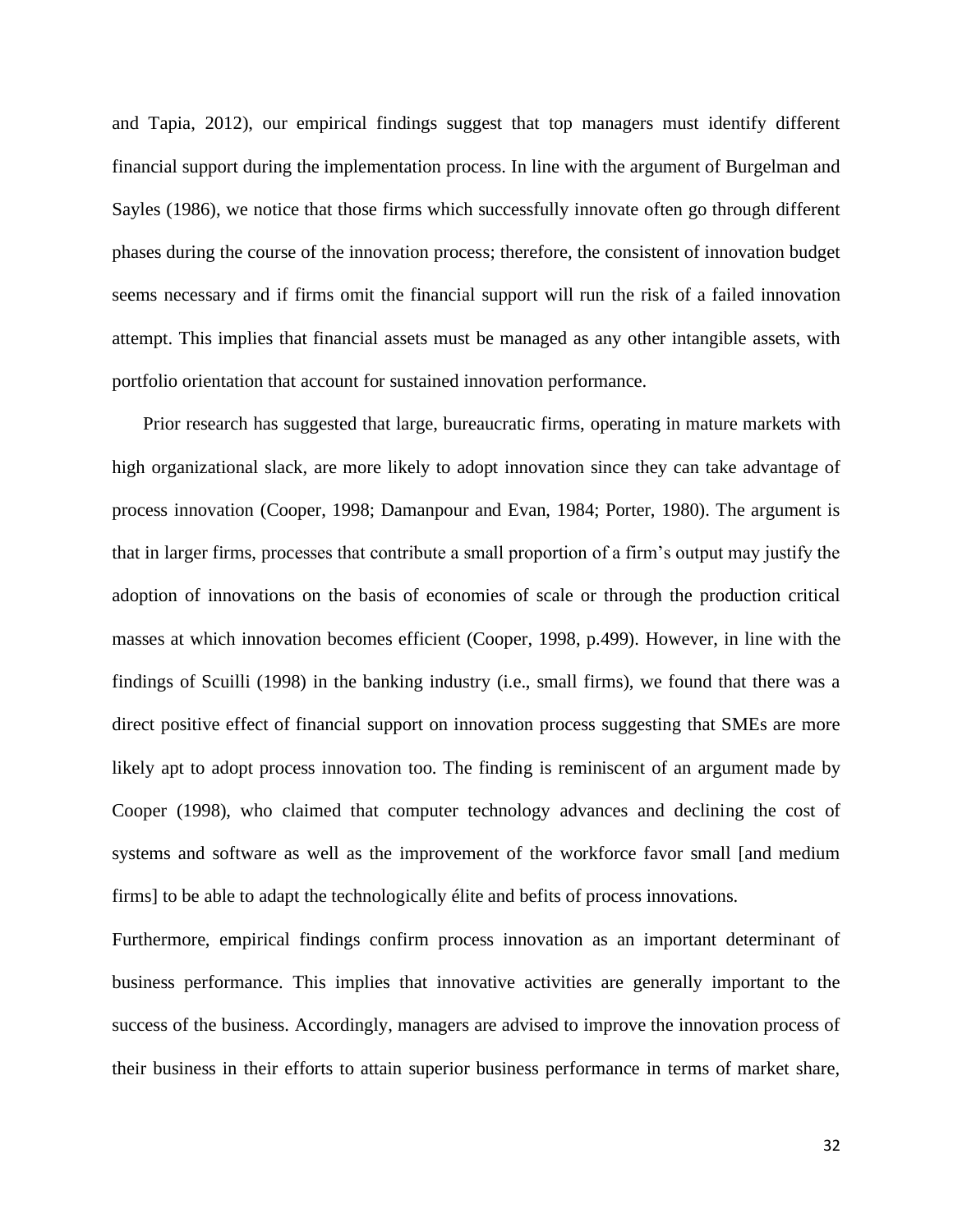profitability, and growth in sales as well as general performance. As a further contribution, the results imply that if firms go through over the course of an innovation effort at various stages of innovation process (i.e., identifying problems, evaluating alternatives, arriving at a decision, and putting innovation into use) (Cooper, 1998; Rogers, 1983), may leverage the advantages associated with an attitude toward change to strengthen their innovative capabilities (Tajeddini, in press). Moreover, the results show that product innovation in the presence of market dynamism has no significant impact on performance. This seems to challenge the wisdom that product innovation is inherently good. In fact it can be argued that making products quicker and earlier than the rivals is not sufficient any more. The reason is if the firms concentrate on the new products, they will face a high risk activity because the probability is that competitors copy the product within 9 to 15 months (Ghemawat, 1986). They might have learnt that they have to create their products before the recognition of an explicit need by customers (Hamel and Prahalad, 1991).

Product innovation- as a key strategy of many export oriented companies- enables innovative processes and growth of production to take place without much redeployment and without the displacement of entire branches or product groups (Brugger and Stuckey, 1986). Given the importance and possible contribution of product innovation orientation in explaining positional advantage, it is recommended that further research should investigate the nature of the relationship between these two important issues.

As with any single study of an issue as broad and important as product innovation within large scale organizations, the results of this study must be interpreted in light of the obvious limitations the study possesses. First, the study is limited to Japanese SMEs. Generalizing the results to other SMEs and countries may not be appropriate. Further research is needed on the SMEs and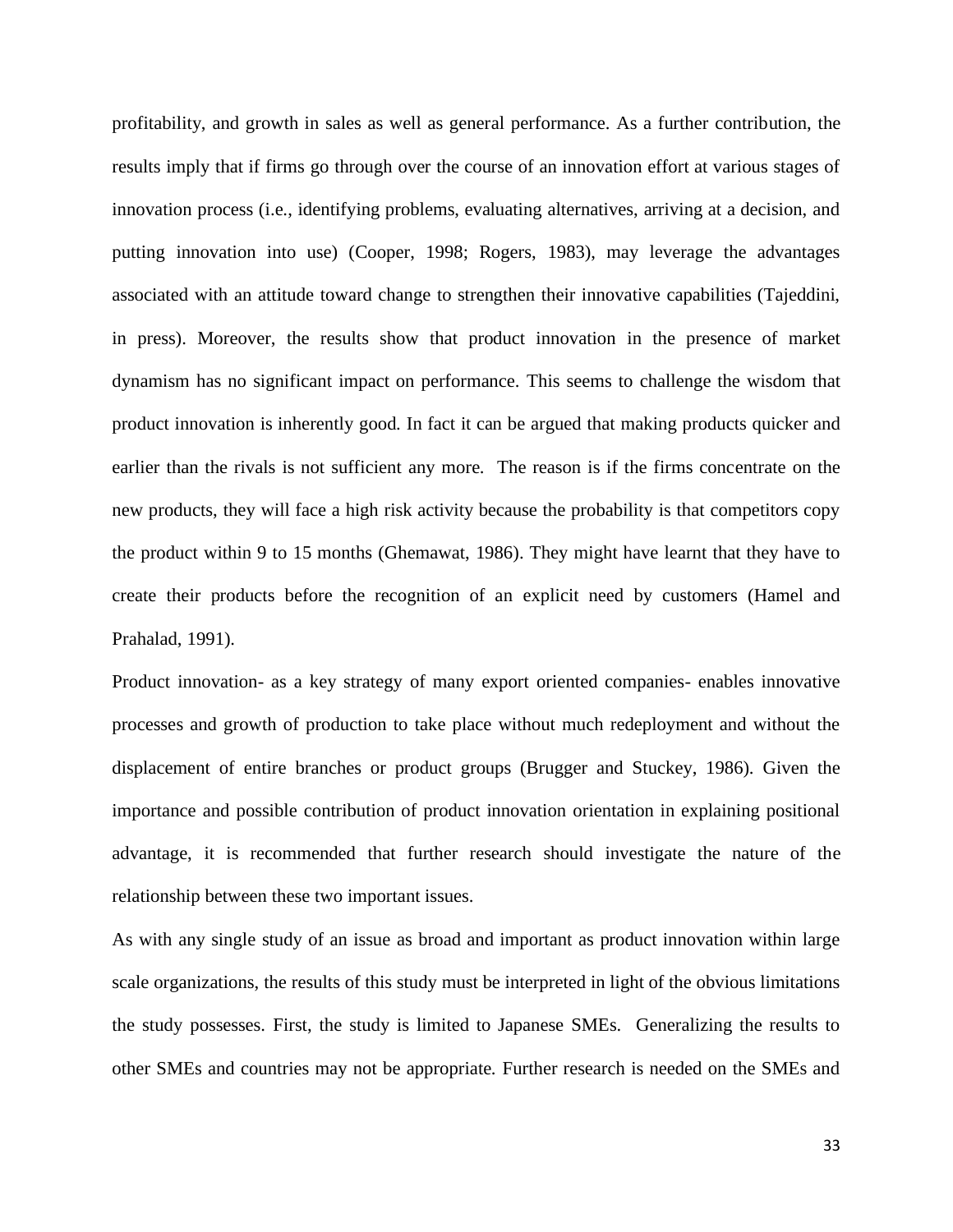large firms in other countries to assess whether the structure uncovered is universal. Second, the modest sample size places limitations on the credibility of the authors' findings. Third, all data were collected in a cross sectional manner, and therefore, all we can conclude is that the role variables and their posited consequences are related at one point in time. Bollen (1989) stated that an acknowledged weakness of cross-sectional design is that causality is much harder to infer because of temporal priority, one pre-requisite for inferring causality is not present. Using a longitudinal study may help to identify the direction of causality between variables. Fourth, the use of control variables and environmental variables may not exclude other factors influencing the results (Tajeddini, 2013). Finally, the study is based on self-report data incurring the possibility of common method bias. However, our tests of common method variance do not find it to be a significant problem in this study. We also use multiple assessments including Cronbach alphas, composite reliability, to support the accuracy of the data and the results. Future studies might use objective measures for firm performance to strengthen the research design. Since the coefficient of determination is relatively low, further research may incorporate more key factors in the proposed model. Major priorities are proposed for future research. It would be useful to replicate this study and repeat this model testing approach using a completely new sample. Interesting comparisons could then be undertaken by using an identical model for a developing country and then comparing the estimated structural parameters.

#### **References**

- Ancona, D. G., and Caldwell, D.F., (1992). "Demography and design: predictors of new product team performance." Organizational Science 3(3): 321-341.
- Achrol, R. S. (1991). "Evolution of the marketing organization: new forms for turbulent environments." Journal of Marketing **55**(October): 77-93.
- Aiken, L. S., & West, S. G. (1991). Multiple regression: Testing and interpreting interactions. CA, Sage Publications.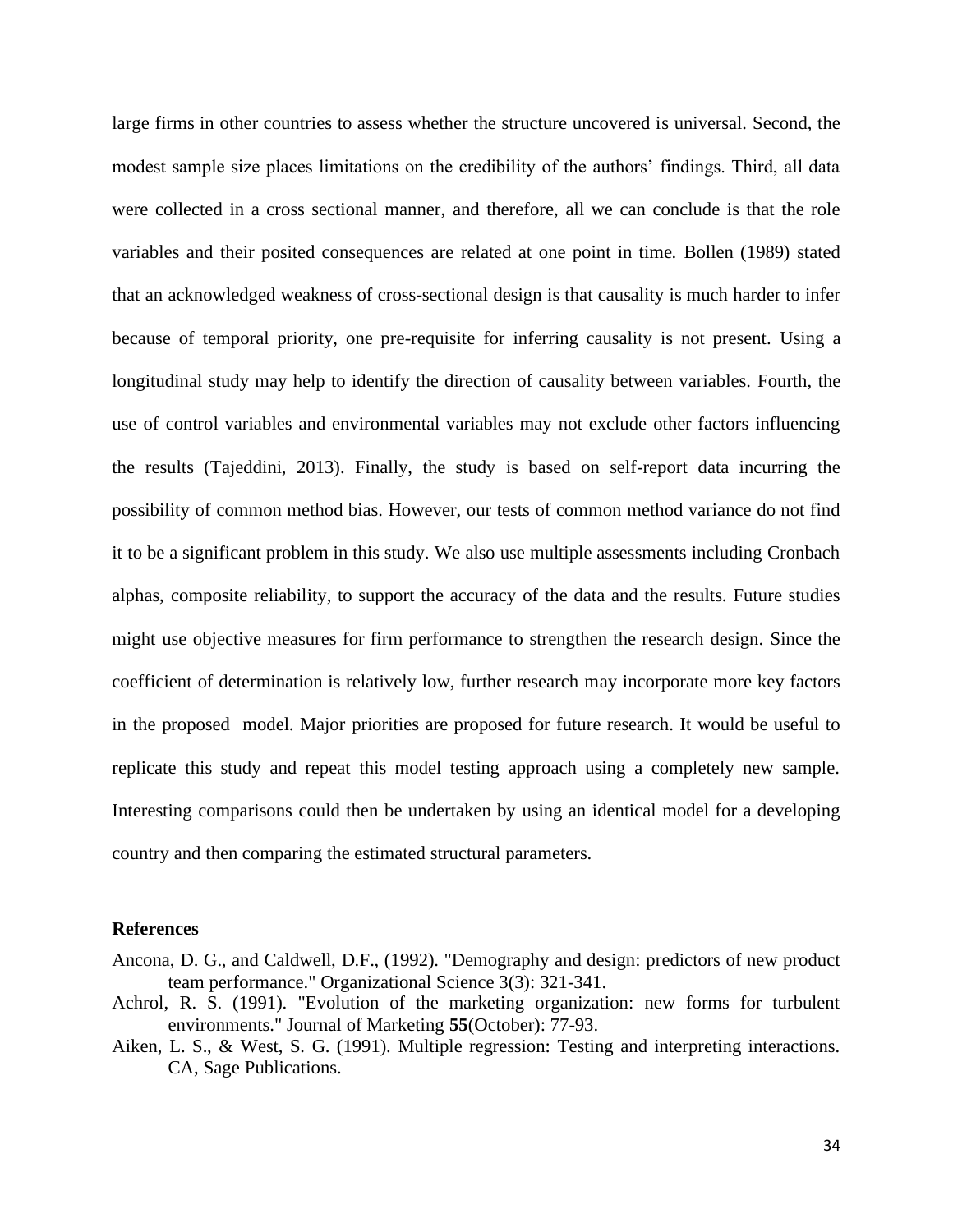- Akamavi, R. K. (2005). "Re-engineering service quality process mapping: e-banking process." International Journal of Bank Marketing **23**(1): 28-53.
- Amorós, J. E., & Fernández, C. & Tapia, J., (2012). "Quantifying the relationship between entrepreneurship and competitiveness development stages in Latin America." International Entrepreneurship and Management Journal 8(3.): 249-270.
- Anderson, J., C., and Gerbing, D. W., (1988). "Structural equation modeling in practice: a review and recommended two-step approach." Psychological Bulletin 103(3): 411-423.
- Anderson, J. C. a. G., D. W. (1988). "Structural equation modeling in practice: a review and recommended two-step approach." *Psychological Bulletin***103**(3): 411-423.
- Appiah-Adu, K., and Singh, S., (1998). "Customer Orientation and Performance: a Study of SMEs." *Management Decision***36**(6): 385-394.
- Armstrong, J. S., and Overton, T.S. (1977). "Estimating non-response bias in mail surveys." Journal of Marketing Research **14**: 396-402.
- Artz, K. W., Norman, P. M., Hatfield, D. E. and Cardinal, L. B. (2010). "Firm performance: A longitudinal study of the impact of R&D, patents, and product innovation." Journal of Product Innovation Management **27**: 725–740.
- Assink, M. (2006). "Inhibitors of Disruptive Innovation Capability: a Conceptual Model." *European Journal of Innovation Management* **9**(2): 215-233.
- Atuahene-Gima, K., and Anthony Ko., (2001). "An Empirical Investigation of the Effect of Market Orientation and Entrepreneurial Orientation Alignment on Product Innovation." Organization Science **12**(1): 54-74.
- Bagozzi, R. P., & Yi, Y., (1988). "On the Evaluation of Structural Equation Models." Journal of the Academy of Marketing Science **16**(1): 74-94.
- Baker, W., and Sinkula, J. M. (1999). "The Synergistic Effect of Market Orientation and Learning Orientation on Organizational Performance." Journal of the Academy of Marketing Science **27**(4): 411-427.
- Baron, R. A., and Tang, J. (2011). "The role of entrepreneurs in firm-level innovation: Joint effects of positive affect, creativity, and environmental dynamism." Journal of Business Venturing **26**(1): 49-60.
- Barringer, B. R., & Bluedorn, A. C. (1999). "The relationship between corporate entrepreneurship and strategic management." Strategic Management Journal **20**: 421– 444.
- Begley, T. M., and Boyd, D. P. (1987). "Psychological Characteristics Associated with Performance in Entrepreneurial Firms and Smaller Businesses." *Journal of Business Venturing***2**(1): 79-93.
- Bentler, P. M., & Cho, C.-P. (1988). Practical Issues in Structural Modeling. Common Problems/Proper Solutions: Avoiding Error in Quantitative Research. L. J. Scott. Newbury Park, CA, Sage Publications**:** 161-192.
- Berndt, E. R., Bui, L., Reiley, D.R., and Urban, G.L., (1995). "Information, Marketing, and Pricing in the U.S. Antiulcer Drug Market." American Economic Review **85**: 100–105.
- Birley, S. a. N., N. (1995). "*The Failure of Owner- Managed Businesses: The Diagnosis of Accountants and Bankers*." Report for the Institute of Chartered Accountants in England and Wales.
- Brown, T. A. (2006). Confirmatory Factor Analysis for Applied Research. New York, NY, The Guilford Press.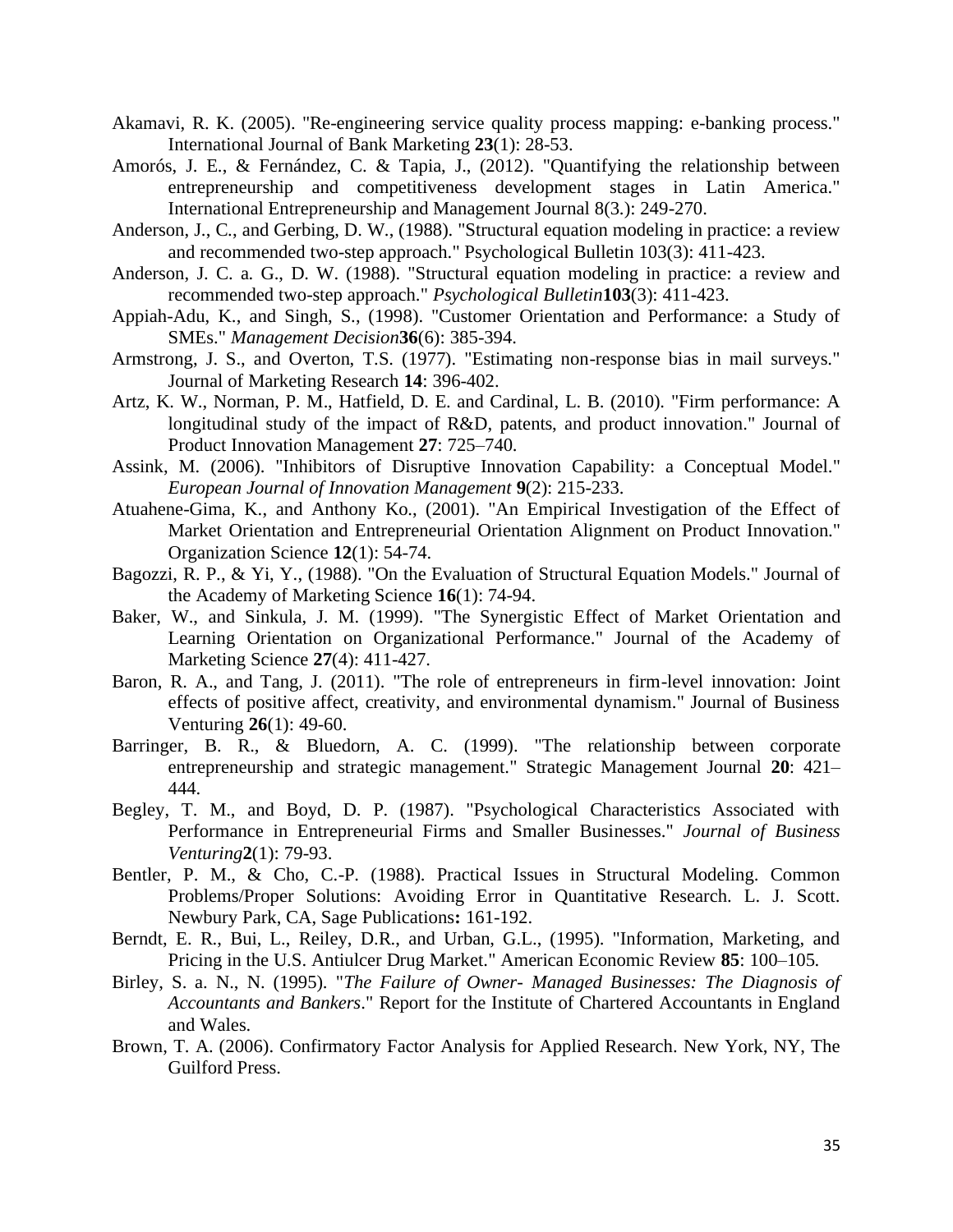- Brugger, E. A., and Stuckey, B. (1986). "Regional Economic Structure and Innovative Behaviour in Switzerland." Regional Studies **21**(3): 241-254.
- Bollen, K.A. (1989), Structural Equations with Latent Variables. New York: John Wiley and Sons.
- Burgelman, R. A., Maidique, M.A. and Wheelwright, S.C. (1996). Strategic Management of Technology and Innovation. Boston, MA., Irwin/McGraw-Hill.
- Burns, T., and Stalker, G.M. (1961). The Management of Innovation. London, Tavistock.
- Calantone, R., Garcia, R., and Dröge, C. (2003). "The Effects of Environmental Turbulence on New Product Development Strategy Planning." The Journal of Product Innovation Management **20**(2): 90–103.
- Calantone, R. J., Harmancioglu, N., and Droge, C., (2010). "Inconclusive Innovation ''Returns'': A Meta-Analysis of Research on Innovation in New Product Development." Journal of Product Innovation Management **27**: 1065–1081.
- Cao, Y., Zhao, L., and Nagahira, A. (2011). "The impact of front end innovation in new product development in Japanese manufacturing companies." Nankai Business Review International **2**(1): 98-113.
- Capon, N., Farley, J.U., Lehmann, D.R., and Hulbert, J.M., (1992). "Profiles of product innovators among large US manufacturers." Management Science **38**(2): 157-169.
- Cardinal, L. B. (2001). "Technological Innovation in the Pharmaceutical Industry: The Use of Organizational Control in Managing Research and Development." Organization Science **12**(1): 19-36.
- Chaudhuri, A., Aboulnasr, K., and Ligas, M. (2010). "Emotional Responses on Initial Exposure to a Hedonic or Utilitarian Description of a Radical Innovation." Journal of Marketing Theory and Practice **18**(4): 339–359.
- Chiesa, V., Coughlan, P. and Voss, C. A., (1996). "Development of a technical innovation audit." Journal of Product Innovation Management **13**: 105–135.
- Cobbenhagen, J. (2000). Successful Innovation. Glos. UK., Edward Elgar.
- Cooper, R. G. (1982). "New product success in industrial firms." Industrial Marketing Management **11**: 215-223.
- Damanpour, F. (1991). "Organisational Innovation: A Meta-Analysis of Effects of Determinants and Moderators." *Academy of Management Journal***34**: 555-590.
- Damanpour, F., & Wischnevsky, J.D., (2006). "Research on organizational innovation: Distinguishing innovation-generating from innovation-adopting organizations." Journal of Engineering and Technology Management **23**: 269-291.
- Damanpour, F., and Evan, W.M. (1984). "Organizational innovation and performance: the problem of 'organizational lag'." Administrative Science Quarterly **29** (3): 392-409.
- Davenport, S., and Bibby, D. (1999). "Rethinking a national innovation system: the small country as 'SME''." Technology Analysis and Strategic Management **11**(3): 431–462.
- Davis, D., Morris, M., and Allen, J (1991). "Perceived environmental turbulence and its effect on selected entrepreneurship, marketing and organizational characteristics in industrial firms." Journal of the Academy of Marketing Science **19**(1): 43-51.
- de Brentani, U., and Ragot, E. (1996). "Developing New Business-to-Business Professional Services: What Factors Impact Performance?" Industrial Marketing Management **25**: 517-530.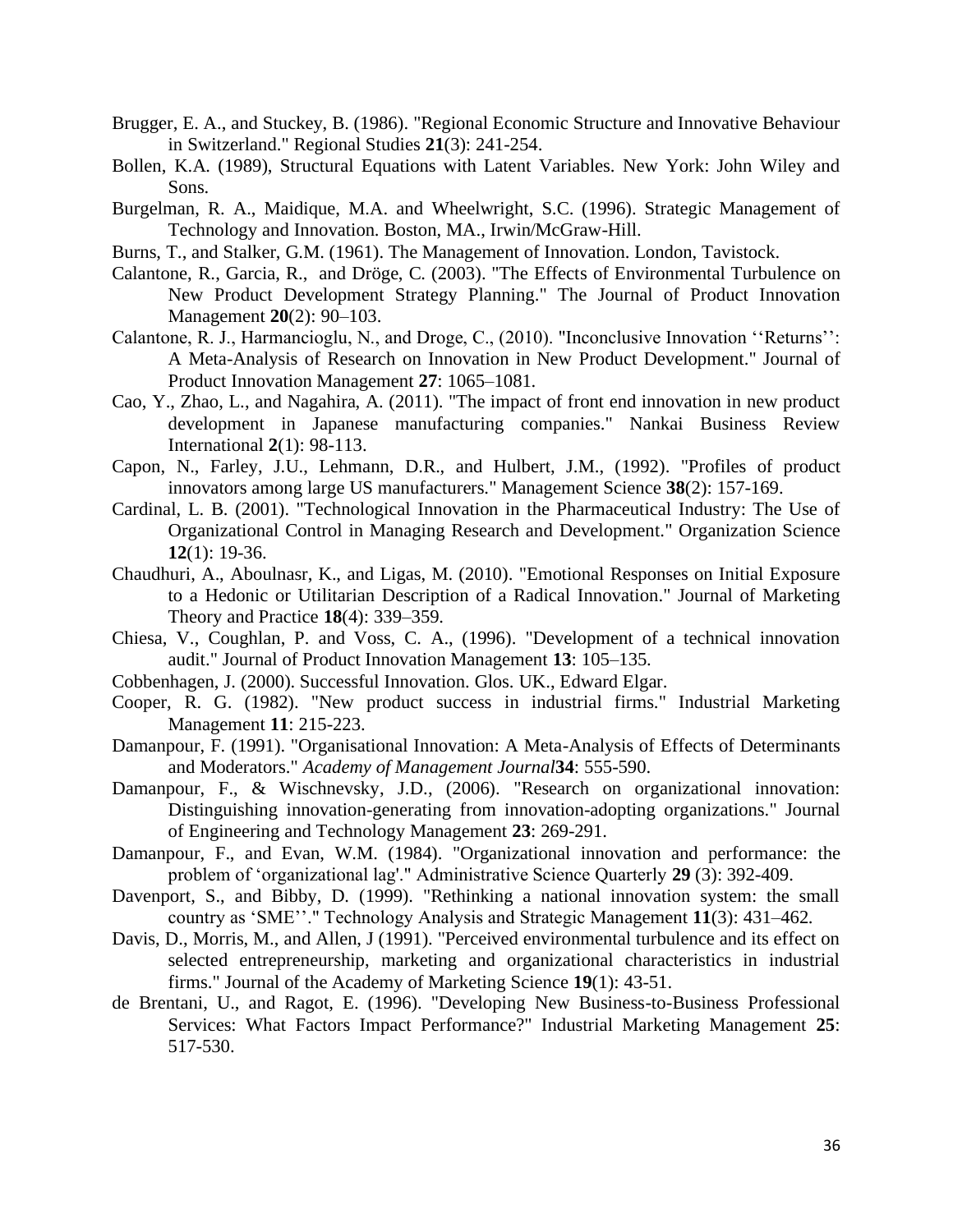- Deshpandé, R., and Farley, J.U., (1999). "Executive Insights: Corporate culture and market orientation: Comparing Indian and Japanese firms." Journal of International Marketing 7(4): 111-127.
- Dess, G. G., and Beard, D.W. , (1984). "Dimensions of organizational task environments." Administrative Science Quarterly 29: 52-73.
- Dolfsma, W. (2004). "The process of new service development -issues of formalization and appropriability." International Journal of Innovation Management 8(3 (Sept)): 319-337
- Dougherty, D. (1999). Organizational Capacities for Sustained Product Innovation. Advances In Managerial Cognition Research. J. Porac and R. Garud. Greenwich CT, JAI Press. **6:** 79- 114.
- Doyle, P., Saunders, J., and Wong, V., (1992). "Competition in Global Markets: A case study of American and Japanese Competition in the British market " Journal of International Business Studies 23(3): 419-442.
- Drucker, P. (1985). Innovation and Entrepreneurship: Practice and Principles. New York: NY, Harper & Row.
- Edgett, S., Shipley, D., and Forbes, G., (1992). "Japanese and British Companies Compared: Contributing Factors to Success and Failure in NPD." Journal of Product Innovation Management 9: 3-10.
- Fiedler, F. E. (1964). A Contingency Model of Leadership Effectiveness. Advances in Experimental Social Psychology. New York, Academic Press.
- Fine, C. H. (2000). "Clockspeed-Based Strategies for Supply Chain Design." Production and. Operations Management **9**(3): 213-221.
- Fornell, C., and Larcker, D. (1981). "Evaluating Structural Equation Models with Unobservable Variables and Measurement Error." *Journal of Marketing Research***19**: 39-50.
- Fritz, W. (1996). "Market orientation and corporate success: findings from Germany." *European Journal of Marketing***30**(8): 59-74.
- Gatignon, H. a. X., J-M. (1997). "Strategic Orientation of the Firm and New Product Performance." *Journal of Marketing Research***34**(February): 77-90.
- Gerbing, D. W., and Anderson, J.C. (1992). "Monte Carlo evaluations of goodness of fit indices for structural equation models." *Sociological Methods & Research***21**: 132-160.
- Ghobadian, A., & Gallear, D. (1996). "Total quality management in SMEs' " Omega 21(1): 83- 100.
- Gilbert, D. (2007). "Firm innovativeness in SMEs: lessons from Japan." International Journal of Organisational Behaviour 12(1): 126-143.
- Gounaris, S., Avlonitis, G., and Papastathopoulou, P. (2004). "Managing the firm's behavior through market orientation development: Some empirical findings." *European Journal of Marketing***38**(11/12): 1481-1508.
- Gudmundson, D., Tower, C.B., & Hartman, A.E., (2003). "Innovation in small business: Culture and ownership structure do matter." Journal of Developmental Entrepreneurship 8(1): 1-5.
- Harris, L. C. (2001). "Market orientation and performance: Objective and subjective empirical evidence from UK Companies'." Journal of Management Studies 38(1): 17-43.
- Hall, G. (1989). Lack of Finance as a Constraint on the Expansion of Innovatory Small Firms. *Barriers to Growth in Small Firms*. J. Barber, Metcalfe, J. and Porteous, M. (eds.). London, Routledge.
- Hamel, G., and Prahalad, C.K. (1994). Competing for the future, Harvard Business School Press.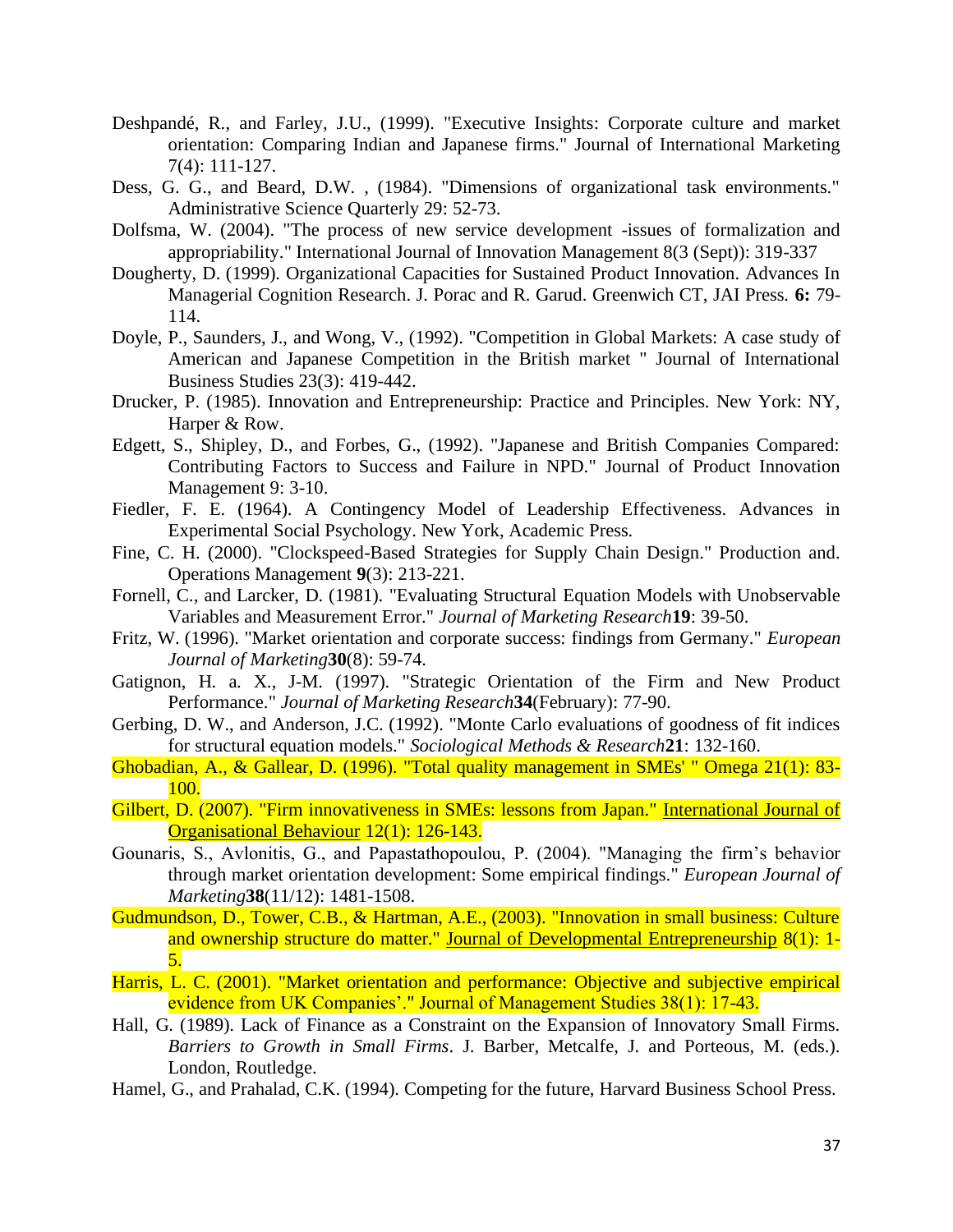- Hamel, G., Prahalad, C.K., (1991). "Corporate imagination and expeditionary marketing." Harvard Business Review **July–August**: 81– 92.
- Han, J. K., Kim, N., Srivastava, R., (1998). "Market orientation and organizational performance: Is innovation a missing link? ." Journal of Marketing **62**(4): 30−45.
- Henri, J.-F. (2006). "Management Control Systems and Strategy: A Resource-Based Perspective." *Accounting, Organizations and Society***31**(6): 529-558.
- Hitt, M. A., Ireland, R. D., Camp, S. M. and Sexton, D. L. (2001). "Guest Editors' Introduction to the Special Issue Strategic Entrepreneurship: Entrepreneurial Strategies for Wealth Creation." *Strategic Management Journal***22**(6/7): 479–491.
- Hooley, G., Cox, T., Fahy, J., Shipley, D., Beracs, J., Fonfara, K., and Snoj, B. (2000). "Market orientation in the transition economy of central Europe: tests of Narver and Slater market orientation scales." Journal of Business Research **50**: 273-285.
- Hult, G. T. M., & Ketchen, D. J. (2001). "Does market orientation matter? A test of the relationship between positional advantage and performance." *Strategic Management Journal***22**(9): 899-906.
- Hult, G. T. M., Hurley, R.F. and Knight, G.A. (2004). "Innovativeness: its antecedents and impact on business performance." *Industrial Marketing Management***33**: 429–438.
- Hurley, R. F. (*1995*). "Group culture and its effect on innovative productivity." *Journal of Engineering Technology Management. 12*: *57-75*.
- Hurley, R. F., and Hult, G. T. M. (1998). "Innovation, Market Orientation, and Organisational Learning: An Integration and Empirical Examination." *Journal of Marketing***62**(7): 42-54.
- Iyer, G., LaPlaca, P., and Sharma, A. (2006). "Innovation and New Product Introductions in Emerging Markets: Strategic Recommendations for the Indian Market." Industrial Marketing Management **35**(3): 373-382.
- Jaworski, B. J., and Kohli, A.K. (1993). "Market orientation: antecedents and consequences." Journal of Marketing **57**(3): 53-70.
- Pfeffer, J. (1998). "Seven practices of successful organizations." California Management Review 40(2): 96-124.
- Jovanovic, M. (2008). Evolutionary Economic Geography Location of production and the European Union, Routledge.
- Kaynaka, E., and Kara, A. (2004). "Market orientation and organizational performance: A comparison of industrial versus consumer companies in mainland China using market orientation scale (MARKOR) " Industrial Marketing Management **33**: 743- 753.
- Khan, A. M. (1990). Innovation in small manufacturing firms. Consulting in Innovation. J. Allesch. Amsterdam, Elsevier.
- Kim, J., and Mueller, C.W (1978). Factor analysis: Statistical methods and practical issues. Newbury Park, CA., Sage Publications.
- Kohli, A. K., and Jaworski, B. J., (1990). "Market Orientation: The Construct, Research Propositions, and Managerial Implications." *Journal of Marketing***54**(4): 1-18
- Lages, L. F., Abrantes, J. L., & Lages, C. R. (2008). "The STRATADAPT Scale: A measure of marketing strategy adaptation to international business markets." International Marketing Review **25**(5): 584–600.
- Langerak, F., and Hultink, E. J., (2006 ). "The Impact of Product Innovativeness on the Link between Development Speed and New Product Profitability." Journal of Product Innovation Management **23**: 203-214.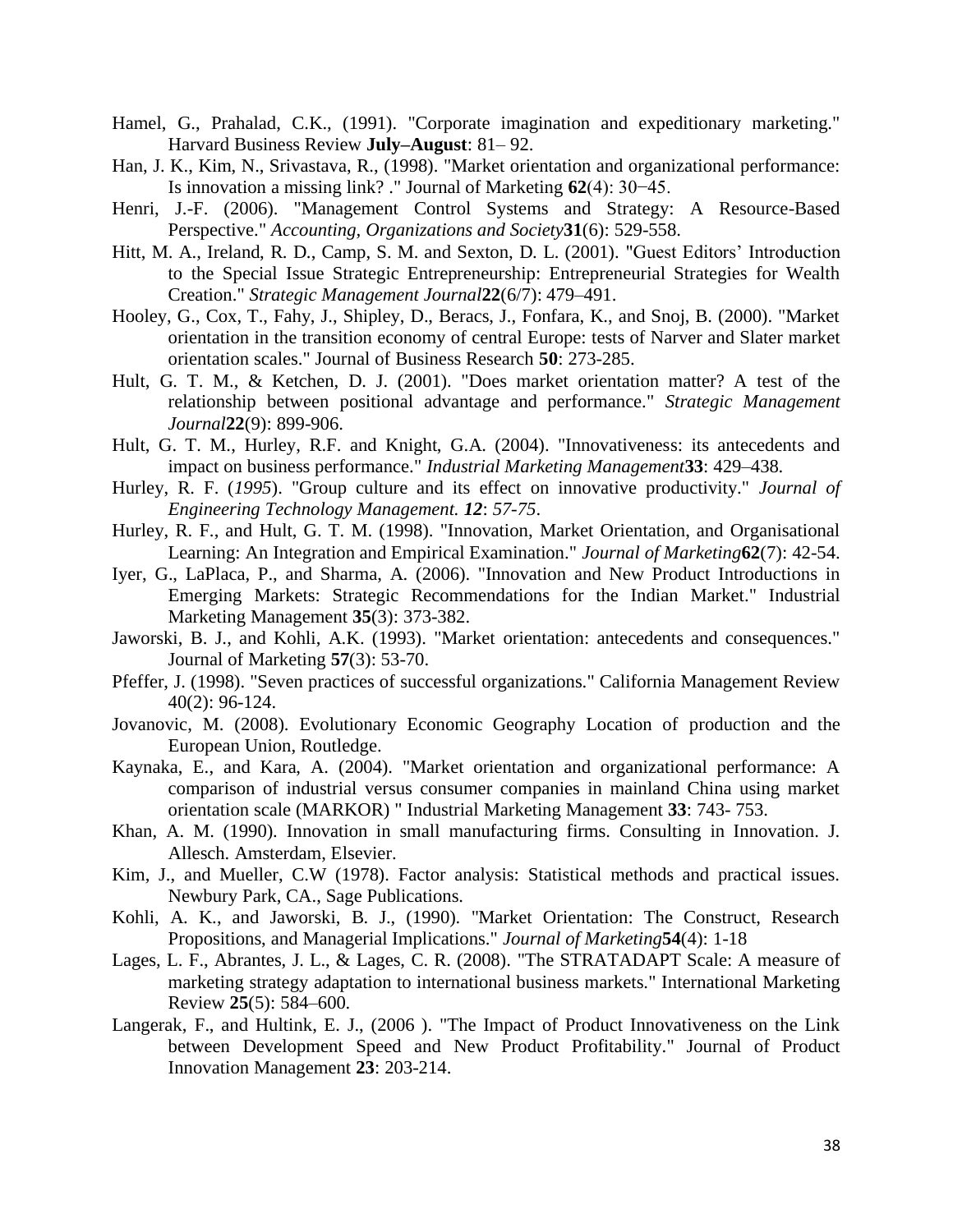- Lukas, B. A., Tan, J. J.,and Hult, G. T. M. (2001). "Strategic Fit in Transitional Economies: The Case of China's Electronic Industry." *Journal of Management***27**(4): 409-429.
- Matsuno, K., Mentzer, J. T., and Özsomer, A., (2002). "The Effects of Entrepreneurial Proclivity and Market Orientation on Business Performance." *Journal of Marketing***66**(7): 18-32.
- McAdam, R., Reid, R., Harris, R. and Mitchell, N. (2008). "Key determinants of organizational and technological innovation in UK SMEs: an empirical study." Int. J. Entrepreneurship and Innovation Management **8**(1): 1–14.
- McAlister, L., Srinivasan, R. and Kim, M. (2007). "Advertising, Research and Development, and Systematic Risk of the Firm." Journal of Marketing **71**(January): 35-48.
- Mansfield, E. (1989). "Technological creativity: Japan and the United States." Business Horizons **32**(2): 48-53.
- Menguc, B., and Auh, S. (2008). "The asymmetric role of market orientation on the ambidexterity firm performance relationship for prospectors and defenders." Industrial Marketing Management **37**(4): 455-470.
- Meybodi, M. Z. (2003). "Using Principles of just-in-time to Improve New Product Development Process." *Advances in Competitiveness Research. Indiana***11**(1): 116-138.
- Mia, L. and. Clarke, B. (1999). "Market competition, management accounting systems and business unit performance." Management Accounting Research **10 2**: 137-158.
- Miller, D. (1988). "Relating Porter's business strategies to environment and structure: analysis and performance implications." *Academy of Management Journal31*: 280–308.
- Miller, D., and Friesen, P. H. (1982). "Innovation in Conservative and Entrepreneurial Firms: Two Models of Strategic Momentum." Strategic Management Journal **3**: I-25.
- Mohr, L. B. (1969). "Determinants of innovation in organizations." American Political Science Review **63**: 111–126
- Nakata, C., Im, S., Park, H., and Ha, Y.-W. (2006). "Antecedents and Consequence of Korean and Japanese New Product Advantage." Journal of Business Research **59**(1): 28–36.
- Narver, J. C., and Slater, S. F., (1990). "The Effect of a Market Orientation on Business Profitability." *Journal of Marketing***54**(4): 20–35.
- Nonaka, I., Krogh, G.V. and Aben, M. (2001). "Making the most of your company's knowledge: a strategic framework." Long-Range Planning **34**(4): 421–439.

Nunnally, J. (1988). *Psychometric Theory*. New York, NY, McGraw-Hill.

- OECD (2015). "OECD Economic Surveys JAPAN." OECD Publishing, Paris APRIL 2015: 3- 49.
- O'Leary-Kelly, S. W., and Vokurka, R.J. (1998). "The empirical assessment of construct validity." Journal of Operations Management **16**(4): 387–405.
- Ono, A. and L. Uesugi (2014), "SME Financing in Japan during the Global Financial Crisis: Evidence from Firm Surveys", Institute of Economic Research, Hitotsubashi University, Tokyo
- Panayides, P. M., and So, M., (2005). "The Impact of Integrated Logistics Relationships on Third-Party Logistics Service Quality and Performance." Maritime Economics & Logistics **7**: 36–55.
- Peters, T. J., and Waterman, R.H. (1982). *In Search of Excellence: Lessons from America's Best-Run Companies*. New York, Harper and Row.
- Porter, M. E. (1980). Competitive Strategy : Techniques For Analyzing Industries And Competitors. New York, The Free Press.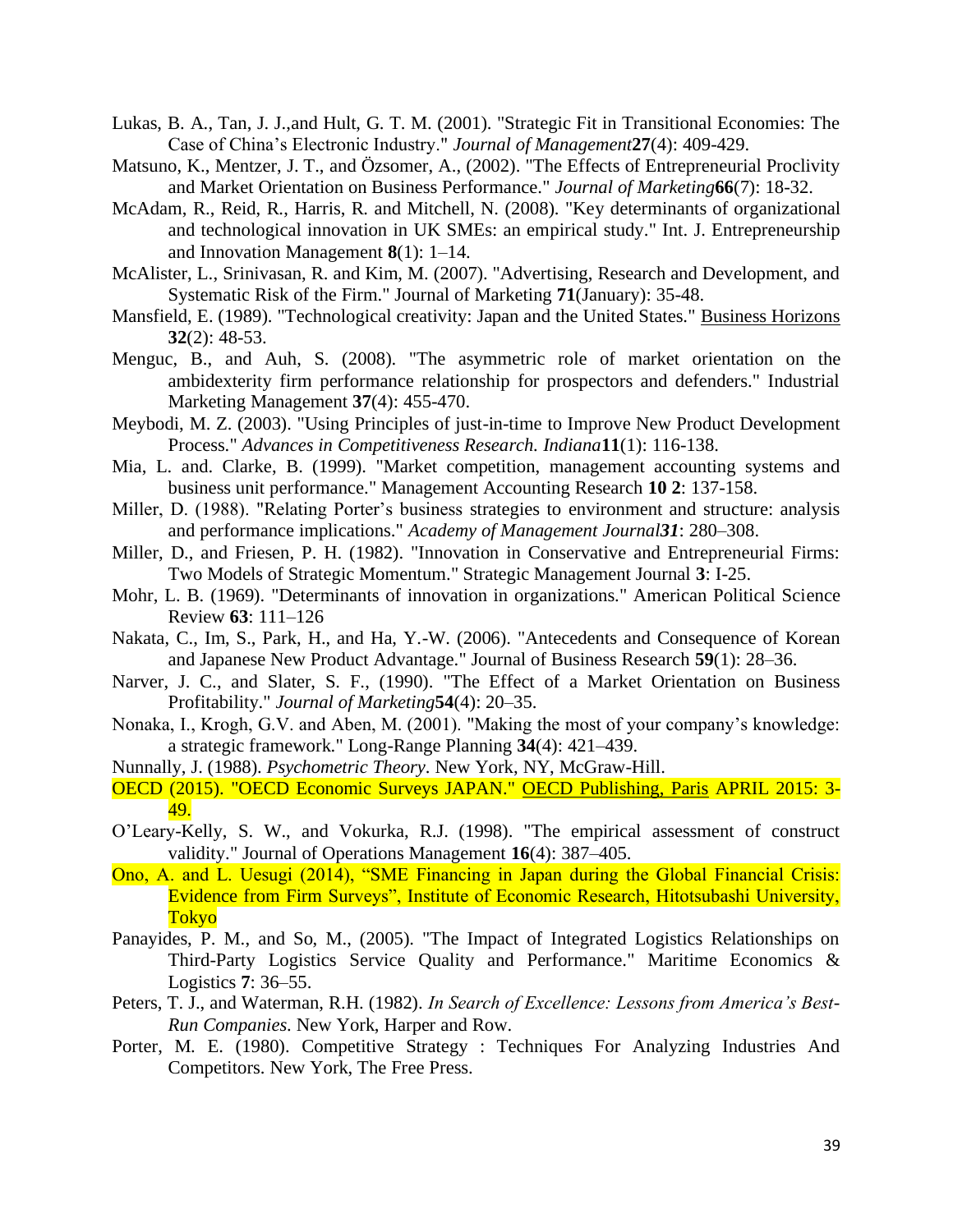- Poutziouris, P. (2003). "The strategic orientation of owner-managers of small ventures: Evidence from the UK small business economy." International Journal of Entrepreneurial Behaviour & Research **9**(5): 185-214.
- Prajogo, D. I., and Ahmed, P. K., (2006). "Relationships between innovation stimulus, innovation capacity, and innovation performance." R&D Management **36**(5): 499-515.
- Robinson, R. B., and Pearce, J.A. (1988). "Planned patterns of strategic behavior and their relationship to business-unit performance." Strategic Management Journal **9**: 43–60.
- Rosenberg, N. (1990). "Why Do Firms Do Basic Research (with Their Own Money)?" Research Policy **19**(2): 165–174.
- Rowley, J., Baregheh, A., and Sambrook, S. (2011). "Towards an innovation-type mapping tool." Management Decision **49**(1): 73-86.
- Scott, R. W. (1981). Organizations: Rational, Natural & Open Systems. Englewood Cliffs, NJ., Prentice-Hall, Inc.
- Shankar, V., Carpenter, G. S., and Krishnamurthi, L., (1998). "Late Mover Advantage: How Innovative Late Entrants Outsell Pioneers." Journal of Marketing Research **XXXV**  (February): 54-70.
- Simerly, R. L., and Li, M. (2002). "Environmental dynamism, capital structure and innovation: An empirical test. The International Journal of Organizational Analysis." The International Journal of Organizational Analysis **10**(2): 155–170.
- Sin, L. Y. M., Tse, A.C.B., Heung, V. C.S., and Yim, F.H.K., (2005). "An analysis of the relationship between market orientation and business performance in the hotel industry." International Journal of Hospitality Management **24** 555-577.
- Sloane, P. (2006). "Break the Rules to Produce Radical Innovations." RealInnovation.com, <http://www.realinnovation.com/content/c070611a.asp>accessed 2.10.2009.
- Small and Medium Enterprise Agency (2014), *Japan's Policies for Small and Medium Enterprises*, Tokyo.
- Smith, D. (2006). **Exploring innovation**. Berkshire, McGraw Hill Education Publishers.
- Souitaris, V. (2002). "Technological trajectories as moderators of firm-level determinants of innovation." Research Policy **31**: 877-898.
- Srivastava, R. a. R., D. J. (2005). "Metrics for Linking Marketing to Financial Performance." Report No. 05- 200, Marketing Science Institute.
- Steenkamp, J.-B. E. M., and Baumgartner, H. (1998). "Assessing measurement invariance in cross-national consumer research." *Journal of Consumer Research***25**(1): June.
- Stevens, G. A., and Burley, J., (2003). "Piloting the Rocket of Radical Innovation." Research Technology Management **46**(2): 16–26.
- Sundbo, J. (1997). "Management of innovation in services." The Service Industries Journal **17**(3): 432-455.
- Tabachnick, B. G., and Fidell, L.S., (1989). Using Multitvariate Statistics. New York, Harper and Row.
- Tajeddini, K. (2015). "Exploring the antecedents of effectiveness and efficiency: evidence from swiss hotel industry." International Journal of Hospitality Management 49(7): 125-135
- Tajeddini, K. (2010). "Effect of customer orientation and entrepreneurial orientation on innovativeness: evidence from the hotel industry in Switzerland." Tourism Management **31**: 221-231